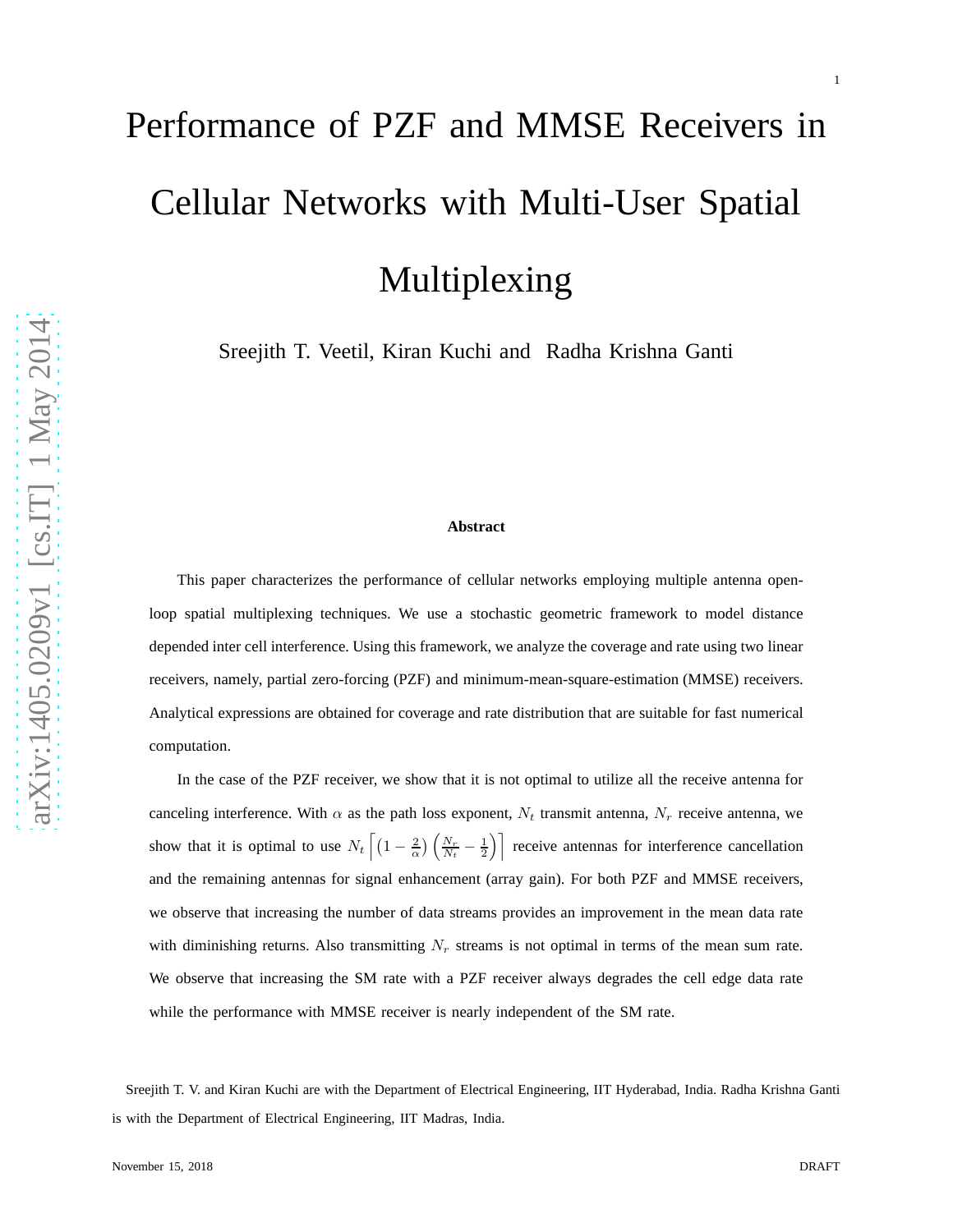#### **Index Terms**

Cellular networks, stochastic geometry, spatial multiplexing, partial zero forcing, minimum mean square error estimation.

## I. INTRODUCTION

Multiple-input multiple-output (MIMO) communication is an integral part of current cellular standards. The antennas can be used for increasing the number of data streams or improving the link reliability and the trade-off is well understood for a point-to-point link [1], [2], [3]. Spatial multiplexing (SM) is an important technique for boosting spectral efficiency of a point-to-point link with multiple antenna, wherein independent data streams are transmitted on different spatial dimensions. The capacity improvement with SM in an isolated link in the presence of additive Gaussian noise has been extensively studied [4], [5], [6].

However cellular systems are multi-user systems and co-channel interference is a major impediment to the network performance. Indeed, it has been argued with the help of simulations in [7], [8] that SM is not very effective in a multi-cell environment due to interference. In a multi-user setup, in addition to providing diversity and multiplexing, the antennas can also be used to serve different users and *suppress* interference, thereby adding new dimensions for system design.

Existing cellular networks employ both closed-loop and open-loop SM methods. Closed-loop SM requires channel state information (CSI) at the transmitter, and is suitable for users with slowly varying channels (low Doppler case). On the other hand open-loop SM is used for channels with high Doppler or in cases were there is inadequate feedback to support closed-loop SM. Open-loop SM is also used for increasing the performance of control channels where CSI feedback is not available. Open-loop SM can be implemented in two ways. In single user SM, a base station (BS) can allocate all the available data streams to a single user thereby increase the user's rate. Alternatively, the BS can serve multiple users at the same time by allocating one stream per user. The latter approach is termed as open-loop multi-user SM.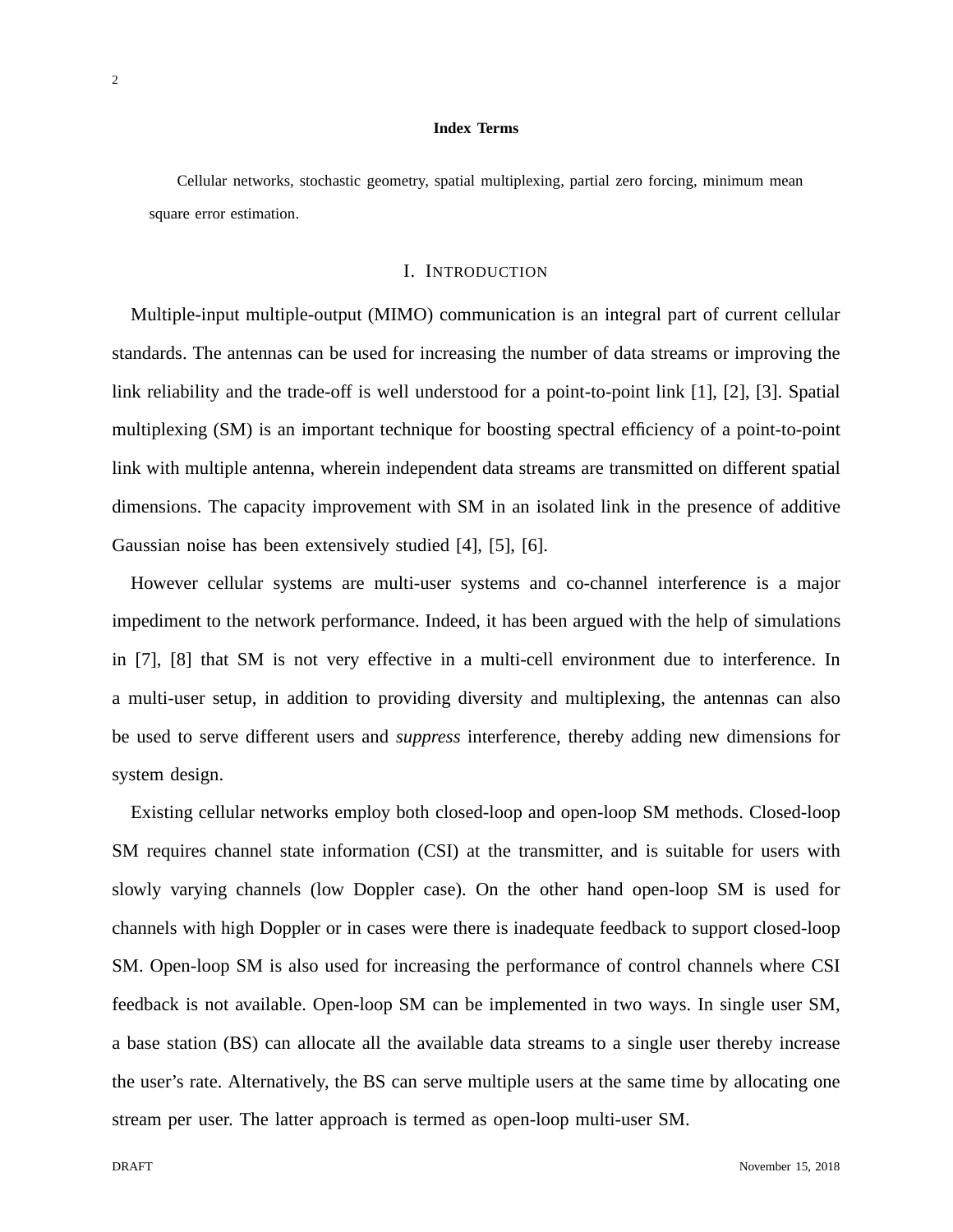We consider the case where each BS has  $N_t$  antenna and multiplexes  $N_t$  streams with one stream per user. The receiver has  $N_r$  receiver antennas. In this case, with a linear receiver,  $N_t$  degrees-of-freedom (DOF) (among available  $N_r$  DOF) can be used for suppressing selfinterference caused by SM while the remaining  $N_r - N_t$  DOF can be used for suppression of other cell interference or to obtain receiver array gain. For a typical cell edge user, a reduction of the SM rate at the transmitter might result in enough residual DOF (after suppression of selfinterference) to cancel the other cell interference and generally results in an increased throughput. When the number of data streams transmitted from a BS is less than the number of antennas available, techniques like cyclic-delay-diversity or open-loop dumb-beamforming [9] can be used the remaining antennas.

In this paper, we consider distance dependent inter-cell interference and investigate how multiple antenna can be used in the down link of an open-loop cellular system. A general design goal is to maximize both mean and cell edge data rates. We analyze the various tradeoffs between SM rate and the achievable mean/cell-edge data rates using linear receivers.

# II. RELATED WORK

Recent studies [7], [8] show that spatial multiplexing MIMO systems, whose main benefit is the supposed potential upswing in spectral efficiency, lose much of their effectiveness in a multi-cell environment with high interference. Several approaches to handling interference in multi-cell MIMO systems are discussed in [8]. Blum in [10] investigated the capacity of an open-loop multi user MIMO system with interference and have shown that the optimum power allocation across antenna depends on the interference power. When the interference is high, it is optimal to allocate the entire power to one transmit antenna (single-stream) rather than spreading the power equally across antenna.

There has been considerable work in ad hoc networks contrasting single stream transmission with multi-stream transmission using tools from stochastic geometry. It has been shown in [11], [12] that the network-wide throughput can be increased linearly with the number of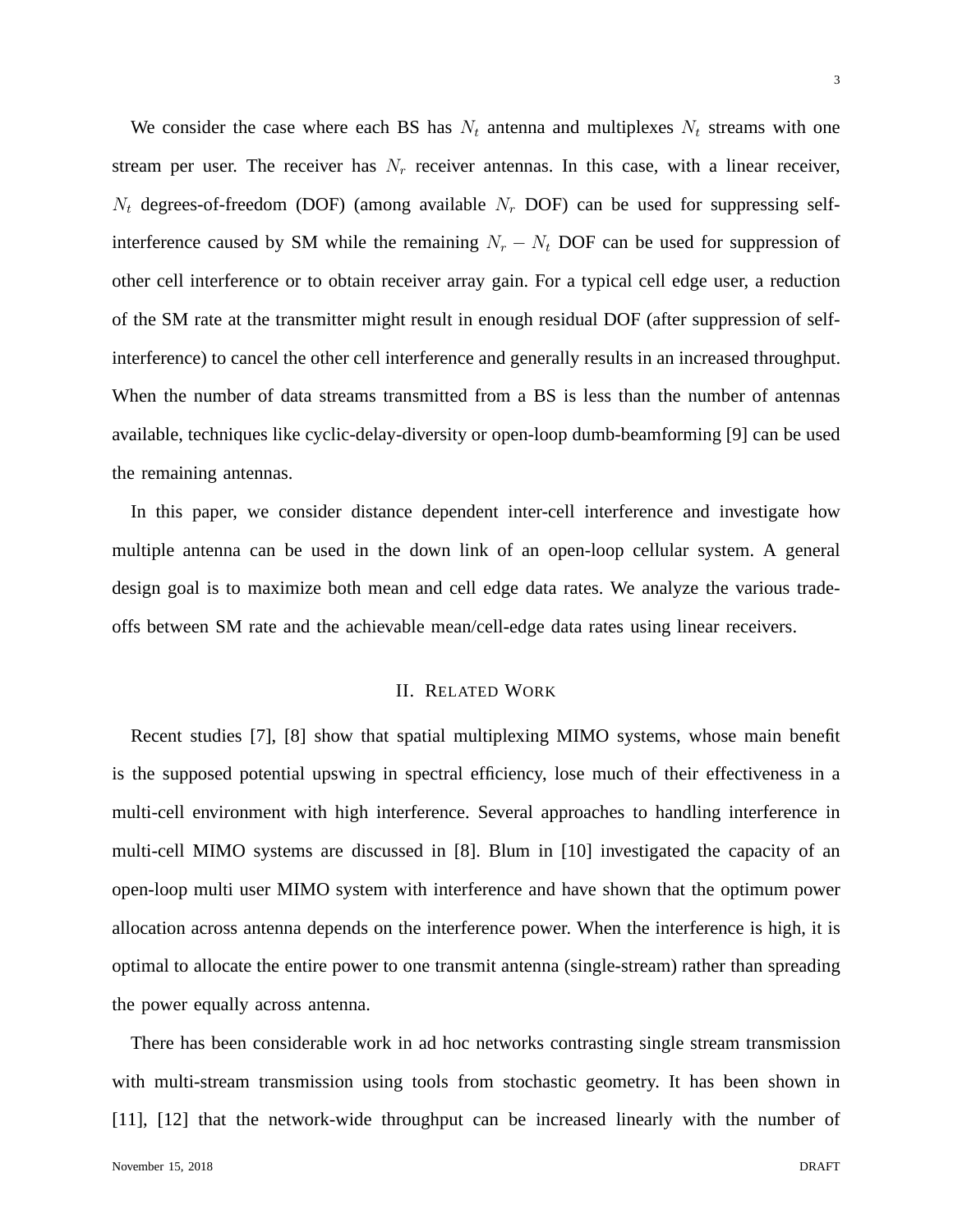receive antennas, even if only a single transmit antenna is used by each node, and each node sends/receives only a single data stream. Interestingly, no channel state information (CSI) is required at the transmitter to achieve this gain.

Using  $(1-2/\alpha)$ , where  $\alpha$  is the path loss exponent, fraction of the receive degrees of freedom for interference cancellation and the remaining degrees of freedom for array gain, allows for a linear scaling of the achievable rate with the number of receiving antennas [12]. It is interesting to see that canceling merely one interferer by each node may increase the transmission capacity even when the CSI is imperfect [13]. Importance of interference cancellation in ad-hoc networks is also discussed in [14], [15] and [16]. However, most of these results are obtained by deriving bounds on the signal-to-interference ratio (SIR) distribution.

In [17], [18] the exact distribution of SIR with SM and minimum-mean-square-estimation (MMSE) receiver has been obtained in an ad hoc network when the interferers are distributed as a spatial Poisson point process. The SIR follows a quadratic form, and results from [19], [20] are used to obtain the distribution. Again, it was shown that single-stream transmission is preferable over multi-stream transmission. In [21], distribution of SIR for multiple antenna system with various receivers and transmission schemes are obtained for a Poisson interference field. In [16] scaling laws for the transmission capacity with zero-forcing beamforming were obtained, and it was shown that for a large number of antennas, the maximum density of concurrently transmitting nodes scales linearly with the number of antennas at the transmitter, for a given outage constraint. In [22], the distribution of SIR in a zero-forcing receiver with co-channel interference is obtained.

In ad hoc networks, an interferer can be arbitrarily close (much closer than the intended transmitter) to the receiver in consideration. This results in interference that is heavy-tailed. On the other hand, in a cellular network the user usually connects to the closest BS and hence the distance to the nearest interferer is greater than the distance to the serving BS. This leads to a more tamed interference distribution compared to an ad hoc networks.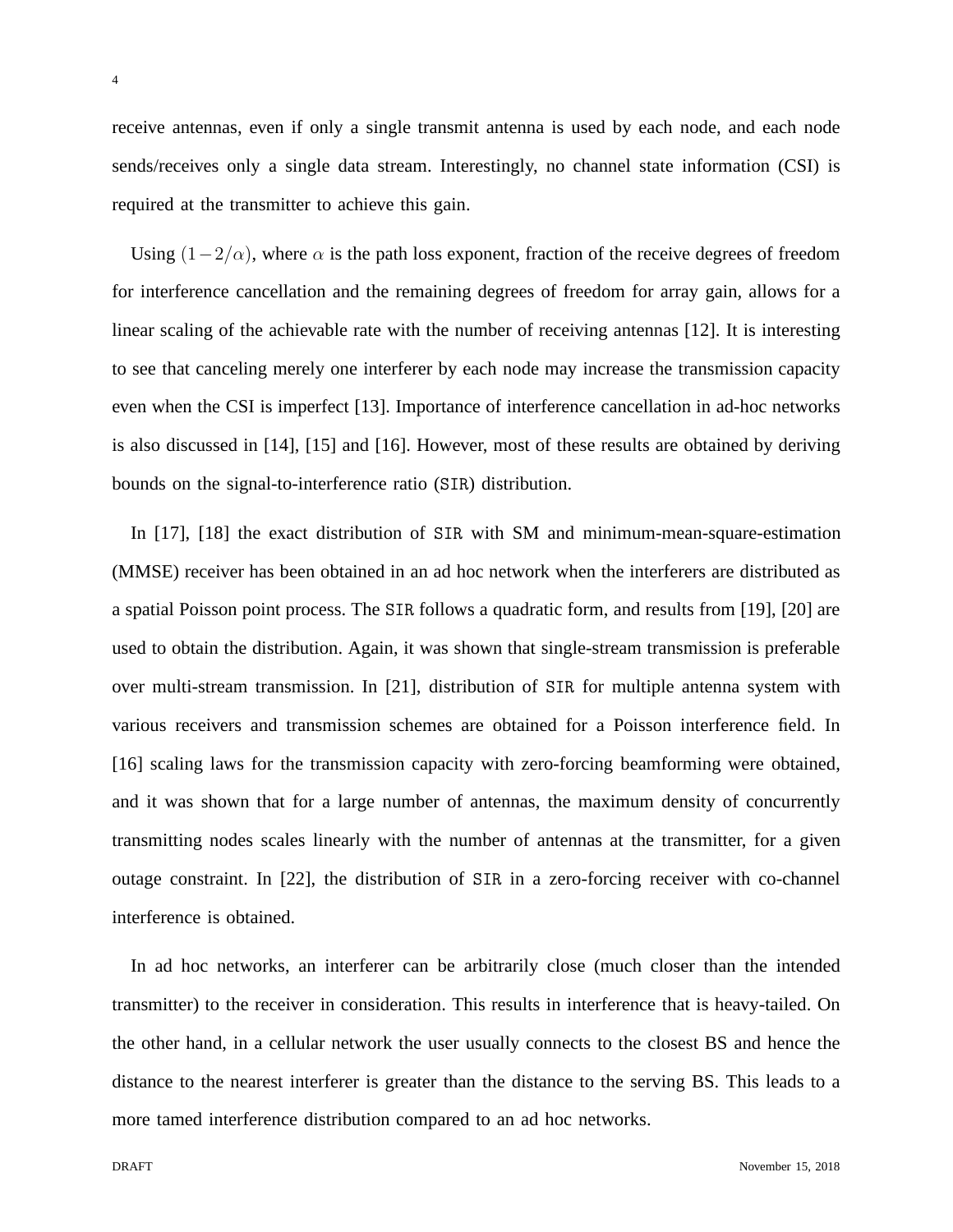In this paper we focus on linear receivers, namely the the partial zero-forcing receiver and the MMSE receiver. The MMSE receiver optimally balances signal boosting and interference cancellation and maximizes the SINR. The sub-optimal partial zero-forcing receiver uses a specified number of degrees of freedom for signal boosting and the remainder for interference cancellation.

- We provide the distribution of SINR with a partial zero-forcing receiver. This analysis also includes the inter-cell interference which is usually neglected. The resultant expression can be computed by evaluating a single integral.
- With one stream per-user, we obtain the optimal configuration of receive antennas. In particular we show that it is optimal to use  $N_t \left[ \left(1 - \frac{2}{\alpha} \right)$  $\frac{2}{\alpha}$ )  $\left(\frac{N_r}{N_t}\right)$  $\frac{N_r}{N_t}-\frac{1}{2}$  $\left(\frac{1}{2}\right)$  receive antennas for interference cancellation and the remaining antennas for signal enhancement (array-gain).
- We compute the cumulative distribution function of the SINR with a linear MMSE receiver. In the interference-limited case, the distribution can be computed without any integration.
- The sum rate expressions are provided for both PZF and MMSE receivers. Numerical evaluation of these results show that average sum rate increases with the number of data streams with diminishing returns. The mean sum rate reaches a maximum value for a certain optimum number of data stream that is generally less than the number of receive antenna  $N_r$ . On the other hand, increasing the number of data streams always degrades the cell edge data rate for PZF receiver and MMSE receivers. However, the impact is less severe with a MMSE receiver.

## *B. Organization of the paper*

In Section III, the system model, particularly the BS location model, is described in detail. In Section IV, the SINR distribution with a partial-zero-forcing receiver is derived. In Section V, the SINR distribution is obtained for a linear MMSE receiver and in Section VI, the average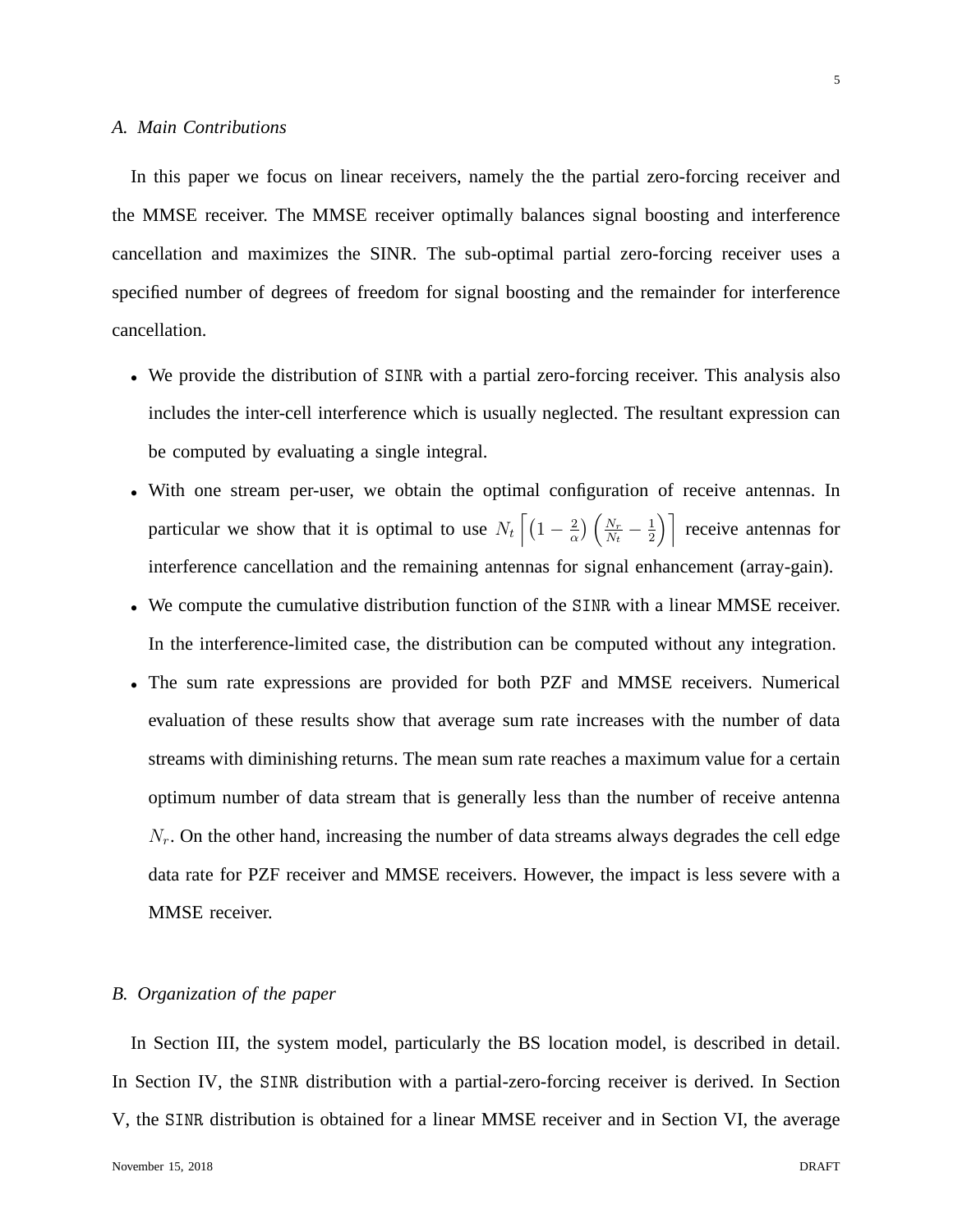ergodic rate is analyzed with both PZF and MMSE receivers. The paper is concluded in Section VII.

## III. SYSTEM MODEL

We now provide a mathematical model of the cellular system that will be used in the subsequent analysis. We begin with the spatial distribution of the base stations.

*Network Model*: The locations of the base stations (BSs) are modeled by a spatial Poisson point process (PPP) [23]  $\Phi \subset \mathbb{R}^2$  of density  $\lambda$ . The PPP model for BS spatial location provides a good approximation for irregular BS deployments. The merits and demerits of this model for BS locations have been extensively discussed in [24].

We assume the nearest BS connectivity model, *i.e.*, a user connects to the nearest BS. This nearest BS connectivity model results in a Voronoi tessellation of the plane with respect to the BS locations. See Figure 1. Hence the service area of a BS is the Voronoi cell associated with it.

We assume that each BS is equipped with  $N_t$  antenna (active transmitting antennas) and a user (UE) is equipped with  $N_r$  antenna. In this paper we focus on downlink and hence the  $N_t$ antenna at the BSs are used for transmission and the  $N_r$  antenna at the UE are used for reception. We assume that all the BSs transmit with equal power which for convenience we set to unity. Hence each transmit antenna uses a power of  $1/N_t$ .

*Channel and path loss model*: We assume independent Rayleigh fading with unit mean between any pair of antenna. We focus on the downlink performance and hence without loss of generality, we consider and analyse the performance of a typical mobile user located at the origin. The  $N_r \times 1$ fading vector between the q-th antenna of the BS  $x \in \Phi$  and the typical mobile at the origin is denoted by  $h_{x,q}$ . We assume  $h_{x,q} \sim \mathcal{CN}(\mathbf{0}_{N_r \times 1}, \mathbf{I}_{N_r})$ , *i.e.*, a circularly-symmetric complex Gaussian random vector. The standard path loss model  $\ell(x) = ||x||^{-\alpha}$ , with path loss exponent  $\alpha > 2$  is assumed. Specifically, the link between q-th transmit antenna of the BS at x and the  $N_r$  receiver antennas of the user at origin is  $\sqrt{||x||^{-\alpha}}$ **h**<sub>x,q</sub>.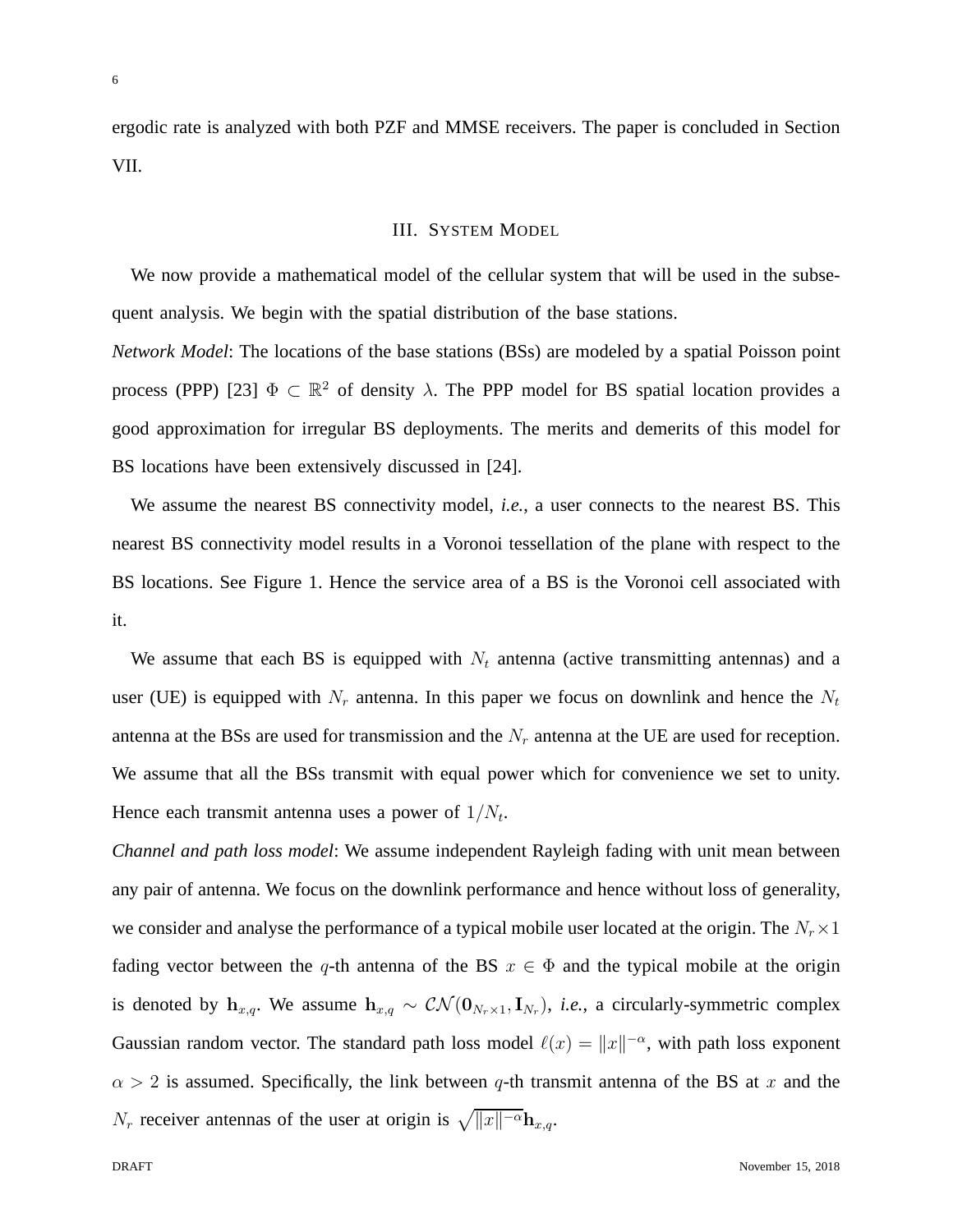$\hat{o}$ , the received  $N_r \times 1$  signal vector at the typical mobile user is

$$
\mathbf{y} = \frac{a_{\hat{o},k}}{\sqrt{r^{\alpha}}}\mathbf{h}_{\hat{o},k} + \frac{1}{\sqrt{r^{\alpha}}}\sum_{q=1,q\neq k}^{N_t} \mathbf{h}_{\hat{o},q}a_{\hat{o},q} + \mathbf{I}(\Phi) + \mathbf{w},\tag{1}
$$

where  $\mathbf{I}(\Phi) = \sum_{x \in \Phi \setminus \hat{o}} \frac{1}{\sqrt{\|\mathbf{a}\|}}$  $||x||^{\alpha}$  $\sum_{q=1}^{N_t}$  **h**<sub>x,q</sub>a<sub>x,q</sub>, denotes the intercell interference from other BSs. The symbol transmitted from the the q-th antenna of the base station  $x \in \Phi$  is denoted by  $a_{x,q}$ and  $\mathbb{E}[|a_{x,q}|^2] = 1/N_t$ . The additive white Gaussian noise is given by  $\mathbf{w} \sim \mathcal{CN}(\mathbf{0}_{N_r \times 1}, \sigma^2 \mathbf{I}_{N_r})$ . The distance between the typical mobile user at the origin and its associated (closest) BS is denoted by  $r = ||\hat{o}||$ . Observe that r is a random variable since the BS locations are random. We now present few auxiliary results on the distribution of some spatial random variables that will be used later in the paper.

*Distance to the serving BS and*  $(m - 1)$ -th interfering BS: We now obtain the joint distribution of the distance of the origin to the nearest BS and the distance to the  $m - 1$  interfering BS. Recall that  $r$  denotes the distance to the serving (nearest) BS. The PDF of the distance to the nearest neighbor is [23]

$$
f_r(r) = e^{-\lambda \pi r^2} 2\pi \lambda r.
$$
 (2)

We now compute the distance to the  $(m-1)$ -th closest interfering BS conditioned on the distance to the nearest BS r. Let R denote the distance to the  $(m - 1)$ -th BS. See Figure 1. Hence the event  $R \le R_0$  equals the event that there are at least  $m-1$  base stations in the region between two concentric circles of radius  $r$  and  $R$  centred at origin. Hence

$$
F_{R|r}(R_0 | r_0) = \mathbb{P}\left[R \le R_0 | r = r_0\right] = \sum_{k=m-1}^{\infty} e^{-\pi \lambda (R_0^2 - r_0^2)} \frac{\left[\lambda \pi (R_0^2 - r_0^2)\right]^k}{k!}, \ R_0 > r_0. \tag{3}
$$

<sup>1</sup>We make the assumption that every cell has at least  $N_t$  users. This is true with high probability when there are large number of users which is normally the case.

7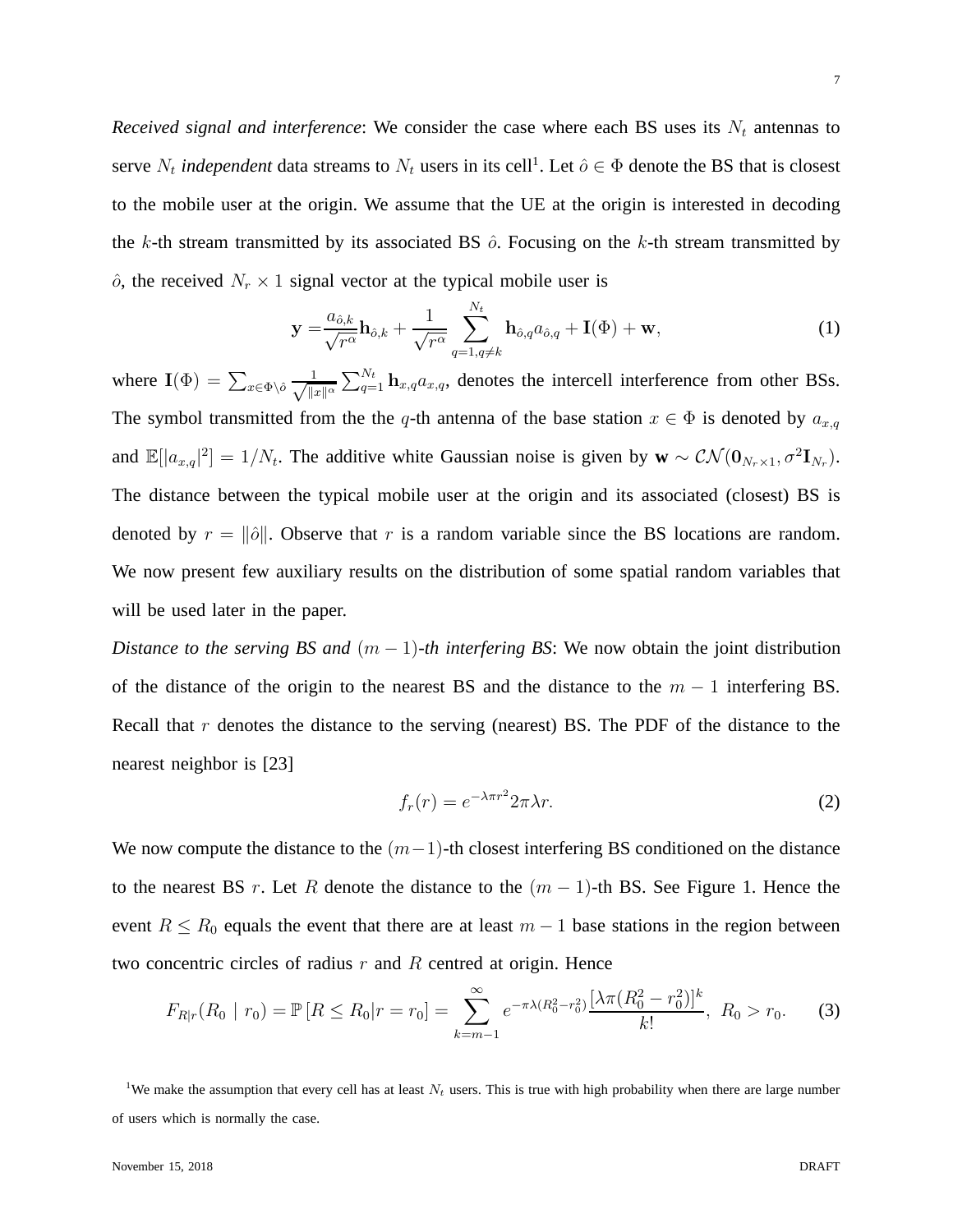

Fig. 1: Illustration of the BS locations modelled by a PPP and their corresponding cells. As an example, the distance to the fifth nearest BS from the typical user at the origin is denoted by R and the distance to the serving BS is denoted by  $r$ .

Hence the conditional PDF is

$$
f_{R|r}(R|r) = \frac{2\pi\lambda R}{(m-2)!}e^{-\pi\lambda(R^2 - r^2)}\left(\pi\lambda(R^2 - r^2)\right)^{m-2}, \ R > r.
$$
 (4)

Let  $\beta = R/r$  denote the ratio of the distance of the  $m-1$  th closest interfering BS of the typical user to the distance of its closest BS. Using (4) and (2), it can be easily shown that the PDF of the random variable  $\beta$  is

$$
g_{\beta}(\beta) = 2(m-1)\beta^{1-2m}(\beta^2 - 1)^{m-2}, \ \beta > 1.
$$
 (5)

Observe that the ration  $\beta$  does not depend on the density of the PPP. The average value of  $\beta$ is given by  $\mathbb{E}[\beta] = \frac{\sqrt{\pi} \Gamma(m)}{\Gamma(m-1/2)} \approx \sqrt{(m-1)\pi}$ , and  $\mathbb{E}[\beta^{\nu}] = \infty$ ,  $\nu \geq 2$  irrespective of  $m \geq 2$ . We begin with the analysis of a partial zero forcing receiver.

#### IV. PARTIAL ZERO FORCING (PZF) RECEIVER

In this section, we will analyze the distribution of the post-processing SINR with a PZF receiver in a cellular setting. We assume that the user has perfect knowledge of the interfering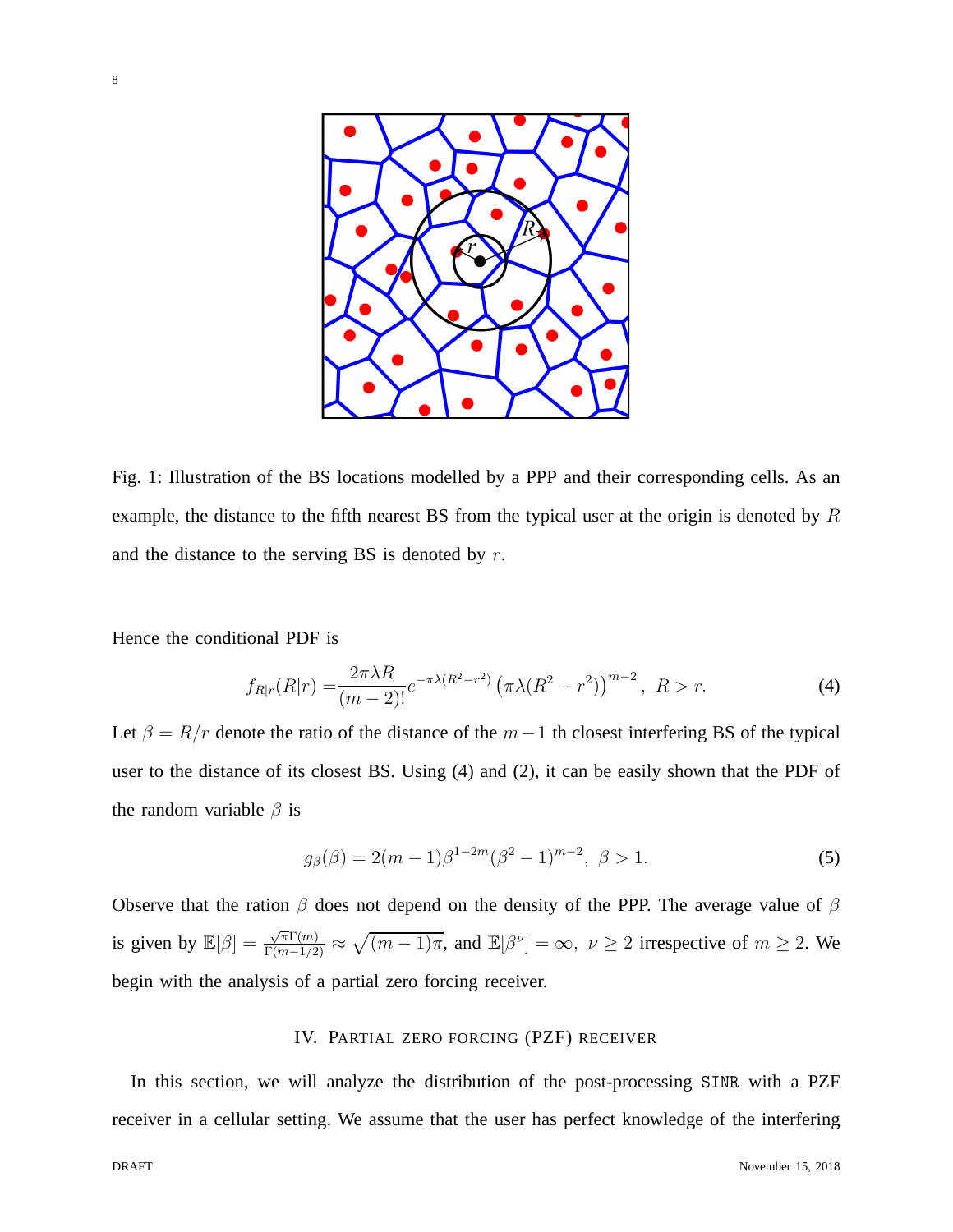node channels that it wishes to cancel.

## *A. Coverage probability*

Each user has  $N_r$  antenna, which can be represented as  $N_r = mN_t + \delta$ ,  $m \ge 1$  receive antenna. The receive filter v for the typical user at the origin is chosen orthogonal to the channel vectors of the interferers and the streams that need to be canceled. Without loss of generality, we assume that the typical UE at the origin is interested in the  $k$ -th stream (1). The receive filter v is chosen as a unit norm vector orthogonal to the following vectors:

$$
\mathbf{h}_{\hat{o},q} : q = 1, 2, ..., k - 1, k + 1, ..., N_t,
$$
  

$$
\mathbf{h}_{x,q} : x \in \{x_1, x_2, ..., x_{m-1}\}, q = 1, 2, ..., N_t,
$$

where  $\{x_1, x_2, ..., x_{m-1}\}$  are the  $(m-1)$  BSs closest to the typical UE in consideration excluding  $\hat{\rho}$ . The dimension of the span of the above mentioned vectors is  $N_t - 1 + (m - 1)N_t = mN_t - 1$ with high probability. Amongst the filters orthogonal to those vectors, we are interested in the one that maximizes the signal power  $|v^\dagger h_{\delta,k}|^2$ . This corresponds to choosing v in the direction of the projection of vector  $h_{\hat{o},k}$  on the nullspace of the interfering channel vectors. The dimension of the corresponding nullspace is  $N_r - mN_t + 1$ . If the columns of an  $(N_r - mN_t + 1) \times N_r$ matrix  $Q$  form an orthonormal basis for this nullspace, then the receive filter  $v$  is chosen as:

$$
\mathbf{v} = \mathbf{Q} \frac{\mathbf{Q}^{\dagger} \mathbf{h}_{\hat{o},k}}{\|\mathbf{Q}^{\dagger} \mathbf{h}_{\hat{o},k}\|}.
$$

So if  $N_r = mN_t + \delta$ , the remaining  $\delta + 1$  degrees of freedom can be used to boost the signal power. Hence at the receiver,

$$
\mathbf{v}^{\dagger} \mathbf{y}_k = \frac{a_{\hat{o},k}}{\sqrt{r^{\alpha}}} \mathbf{v}^{\dagger} \mathbf{h}_{\hat{o},k} + \sum_{q=1,q \neq k}^{N_t} \frac{a_{\hat{o},q}}{\sqrt{r^{\alpha}}} \mathbf{v}^{\dagger} \mathbf{h}_{\hat{o},q} + \mathbf{v}^{\dagger} \mathbf{I}(\Phi) + \mathbf{v}^{\dagger} \mathbf{w}.
$$

Since  $v^{\dagger}$  is designed to null the closest  $m-1$  interferers,  $v^{\dagger}I(\Phi) = v^{\dagger}I(\hat{\Phi})$  where  $\hat{\Phi} = \Phi \setminus \Phi$  $\{x_1, ..., x_{m-1}\}\$ . So we have  $\tilde{y}_k = \frac{a_{\hat{\theta},k}}{\sqrt{r^{\alpha}}} \mathbf{v}^{\dagger} \mathbf{h}_{\hat{\theta},k} + \mathbf{v}^{\dagger} \mathbf{I}(\hat{\Phi}) + \mathbf{v}^{\dagger} \mathbf{w}$ . Let  $S \triangleq |\mathbf{v}^{\dagger} \mathbf{h}_{\hat{\theta},k}|^2$  and  $H_{x,q} \triangleq$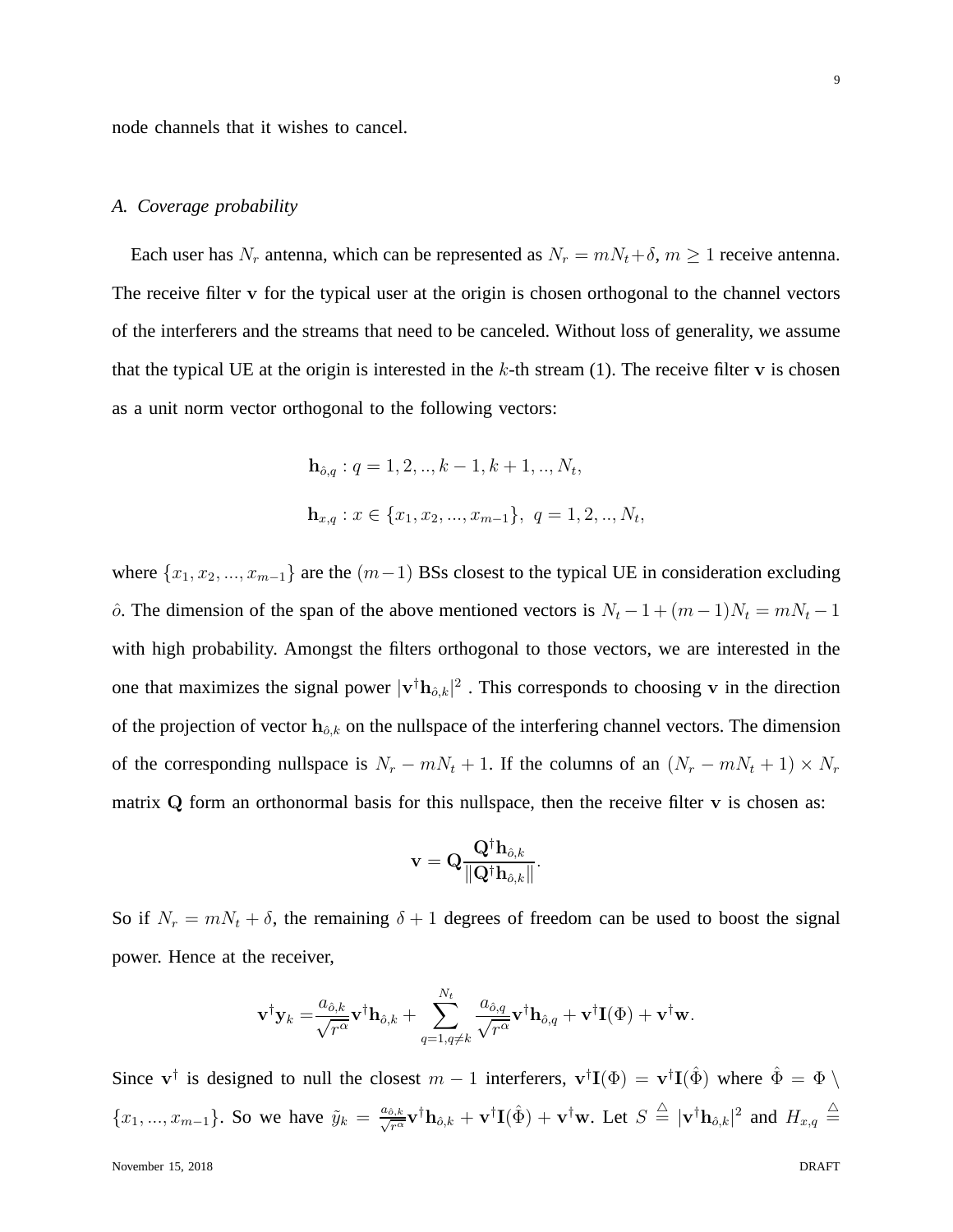$|\mathbf{v}^\dagger \mathbf{h}_{x,q}|^2$ . The post processing zero-forcing signal-to-interference-noise ratio (SINR) [11] of the  $k$ -th stream is

$$
SINR = \frac{Sr^{-\alpha}}{N_t \sigma^2 + \sum_{x \in \hat{\Phi}} ||x||^{-\alpha} \sum_{q=1}^{N_t} H_{x,q}}.
$$
\n(6)

Also  $S \sim \chi^2_{2(N_r-mN_t+1)}$ , *i.e.*, a chi-squared random variable with  $2(N_r - mN_t + 1)$  degrees of freedom and  $H_{x,q}$  are i.i.d. exponential random variables. When  $N_r = mN_t$  the receiver can only cancel interference from  $(m-1)$  nearest BSs and in this case, S is an exponential random variable.

A mobile user is said to be in coverage if the received SINR (after pre-processing) is greater than the threshold  $z$ , needed to establish the connection. The probability of coverage is defined as

$$
P_{PZF}(z) \stackrel{\triangle}{=} \mathbb{P}[SINR > z]. \tag{7}
$$

Observe that the coverage is essentially the complementary cumulative distribution function (CCDF) of the SINR. Since  $P_{PZF}(z)$ , quantifies the entire distribution, it can be used to compute other metrics of interest like average ergodic rate. We first provide the main result which deals with the coverage probability with noise. We begin with the evaluation of the Laplace transform of interference conditioned on the distances  $R$  and  $r$ .

**Lemma 1.** *The Laplace transform of the residual interference in PZF conditional on* R *and* r *is given by*

$$
\mathcal{L}_{\mathbf{I}}(s) = \exp\left(-\lambda \pi R^2 \left( {}_2F_1\left(N_t, -\frac{2}{\alpha}, \frac{\alpha-2}{\alpha}, -R^{-\alpha}s\right) - 1\right)\right),\,
$$

where  ${}_2F_1(a, b, c, z)$  is the standard hypergeometric function<sup>2</sup>.

 $\mathcal{L}^2_2 F_1(a, b, c, z) = \frac{\Gamma(c)}{\Gamma(b)\Gamma(c-b)} \int_0^1 \frac{t^{b-1}(1-t)^{c-b-1}}{(1-tz)^a} dt$ , and  $\Gamma(x)$  is the standard Gamma function.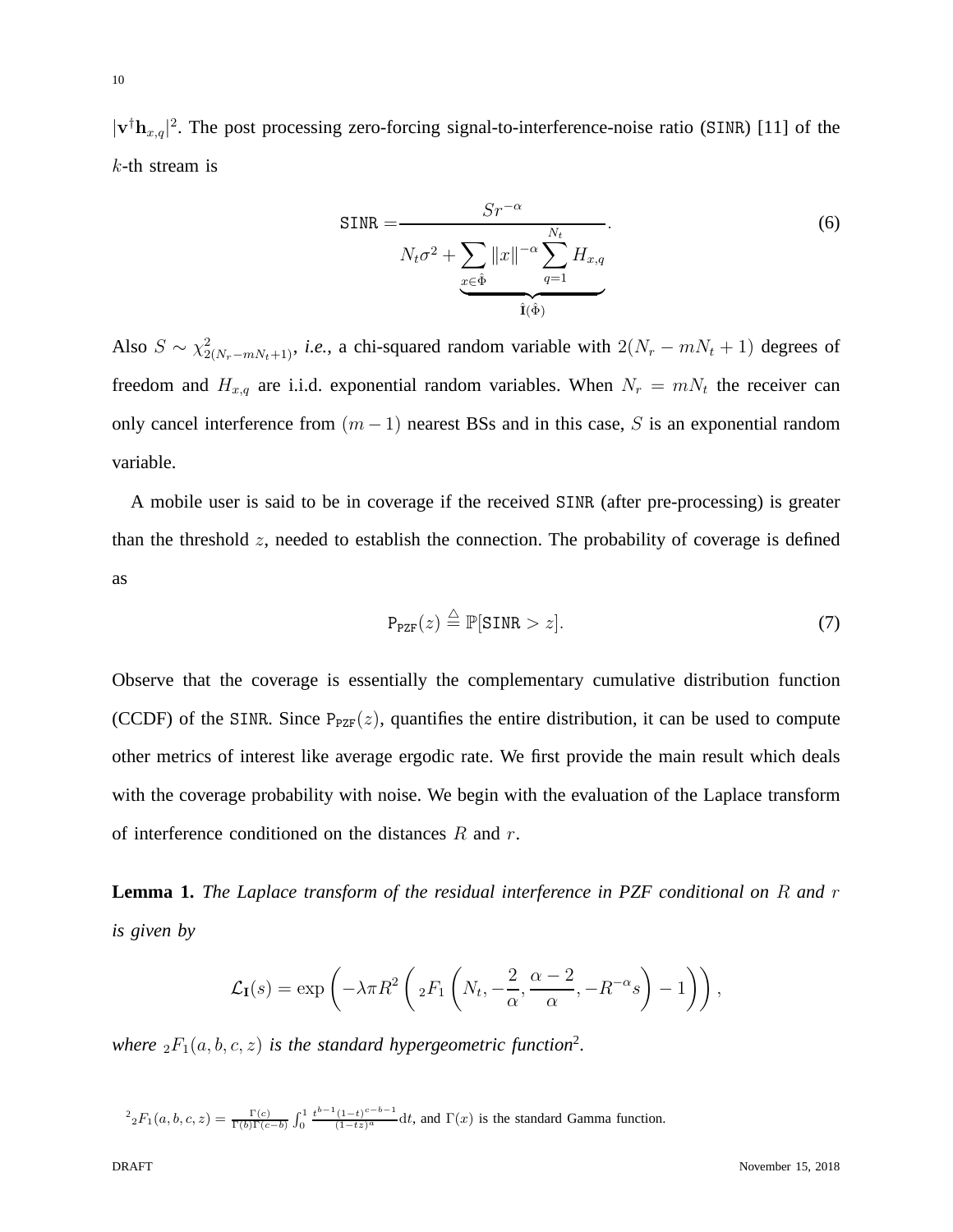*Proof:* The PZF receiver is designed such that it can cancel interference from nearest (m−1) BSs. Conditioned on the distance to  $(m - 1)$ -th BS R,

$$
\mathcal{L}_{\mathbf{I}}(s) = \mathbb{E}\left[e^{-s\hat{\mathbf{I}}(\hat{\Phi})}\right] = \mathbb{E}\exp\left(-s\sum_{x \in \hat{\Phi}} \|x\|^{-\alpha} \sum_{q=1}^{N_t} H_{x,q}\right).
$$

Since  $H_{x,q}$  are i.i.d exponential, their sum  $\sum_{q=1}^{N_t} H_{x,q}$  is Gamma distributed. Using the Laplace transform of the Gamma distribution,

$$
\mathcal{L}_{\mathbf{I}}(s) = \mathbb{E} \prod_{x \in \hat{\Phi}} \mathbb{E} \exp \left( -s \|x\|^{-\alpha} \sum_{q=1}^{N_t} H_{x,q} \right) = \mathbb{E} \prod_{x \in \hat{\Phi}} \frac{1}{(1 + s \|x\|^{-\alpha})^{N_t}},
$$
  
\n
$$
\stackrel{(a)}{=} \exp \left( -\lambda 2\pi \int_R^{\infty} \left( 1 - \frac{1}{(1 + sx^{-\alpha})^{N_t}} \right) x \, dx \right),
$$
  
\n
$$
= \exp \left( -\lambda \pi R^2 \left( 2F_1 \left( N_t, -\frac{2}{\alpha}, \frac{\alpha - 2}{\alpha}, -R^{-\alpha} s \right) - 1 \right) \right).
$$
\n(8)

where  $(a)$  follows from the probability generating functional (PGFL) of the PPP [23].

The Laplace transform in Lemma 1 is used next to compute the coverage probability.

**Theorem 1.** *The probability of coverage with PZF receiver having*  $N_r = mN_t + \delta$  *antennas is given by*

$$
P_{PZF}(z) = \int_0^\infty \int_r^\infty \sum_{k=0}^\delta \frac{(-s)^k}{k!} \frac{d^k}{ds^k} \mathcal{L}_{\mathbf{I}}(s) e^{-sN_t \sigma^2} \Big|_{s=z r^\alpha} f_{R|r}(R|r) f_r(r) dR dr,
$$

*where*  $\mathcal{L}_{I}(s)$  *is given in Lemma 1 and*  $f_{R|r}(R|r)$  *in* (4)*.* 

*Proof:* Conditioned on the random variables R and r, we have

$$
P_c(z, \alpha \mid r) = \mathbb{E}_{\mathbf{I}}[\mathbb{P}(S > z r^{\alpha}(\mathbf{I} + N_t \sigma^2))],
$$
  
\n
$$
\stackrel{(a)}{=} \sum_{k=0}^{\delta} \frac{(z r^{\alpha})^k}{k!} \mathbb{E}_{\mathbf{I}}[(\mathbf{I} + N_t \sigma^2)^k e^{-z r^{\alpha}(\mathbf{I} + N_t \sigma^2)}],
$$
  
\n
$$
\stackrel{(b)}{=} \sum_{k=0}^{\delta} \left(\frac{(-s)^k}{k!} \frac{d^k}{ds^k} \mathcal{L}_{(\mathbf{I} + N_t \sigma^2)}(s)\right)_{s=z r^{\alpha}}.
$$
  
\n(9)

(a) follows from the CCDF of  $\chi^2_{2(N_r-mN_t+1)}$  and (b) by the differentiation property of the Laplace transform.  $\mathcal{L}_{(I+N_t\sigma^2)}(s)$  is the Laplace transform of interference and noise and equals  $\mathcal{L}_{I}(s) \exp(-sN_{t}\sigma^{2})$  where  $\mathcal{L}_{I}(s)$  is given in Lemma 1. The result follows by averaging over R and r.  $\overline{\phantom{a}}$ 

11

ш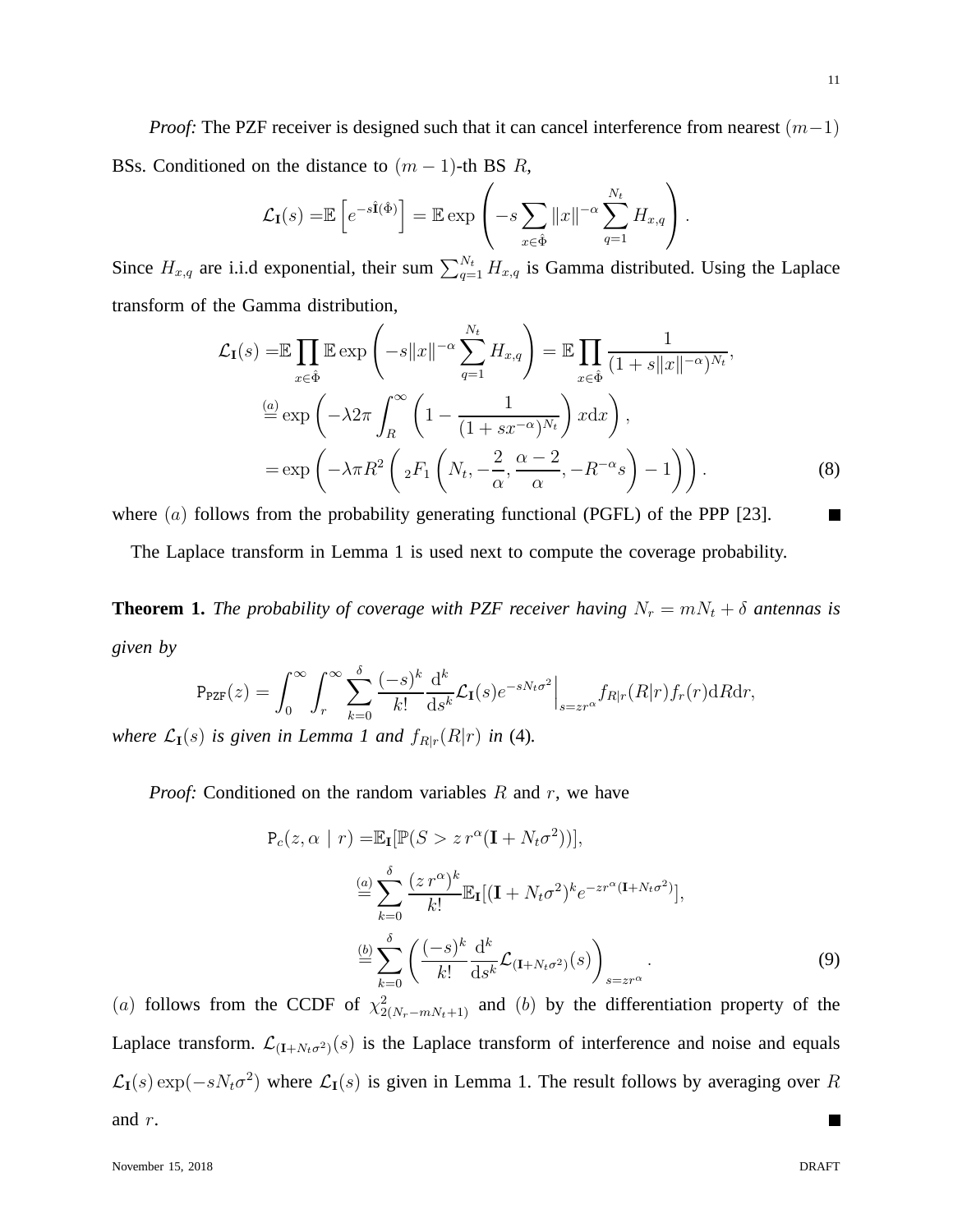# *B.* Interference limited networks,  $\sigma^2 = 0$

We now specialize the coverage expression in Theorem 1 when  $\sigma^2 = 0$ , *i.e.*, an interferencelimited network. In Theorem 1, the coverage probability expression requires evaluating the  $k$ -th derivative of a composite function. The derivatives of a composite function can be written in a succinct form by using a set partition version of Faà di Bruno's formula. We now introduce some notation that will be used in the next theorem.

A partition of a set S is a collection of disjoint subsets of S whose union is S. The collection of all the set partitions of the integer set  $[1, 2, 3, \ldots k]$  is denoted by  $S_k$  and its cardinality is called the k-th Bell number. For a partition  $v \in S_k$ , let  $|v|$  denote the number of blocks in the partition and  $|v|_j$  denote the number of blocks with exactly j elements. For example, when  $k = 3$ , there are 5 partitions,

$$
S_3 = \{ \{1, 2, 3\}, \{\{1\}, \{2, 3\}\}, \{\{1, 2\}, \{3\}\}, \{\{1, 3\}, \{2\}\}, \{\{1\}, \{2\}, \{3\}\} \}.
$$

For the partition  $v = \{ \{1\}, \{2\}, \{3\} \}, |v| = 3, |v|_1 = 3$  and  $|v|_2 = 0$ . Also, define

$$
\Lambda_{\varsigma, N_t}(z) \triangleq {}_2F_1\left(N_t + \varsigma, \varsigma - \frac{2}{\alpha}, \varsigma - \frac{2}{\alpha} + 1, -z\right),\,
$$

where  ${}_2F_1(a, b, c, x)$  is the standard hypergeometric function.

**Theorem 2.** When the network is interference limited, i.e.,  $\sigma^2 = 0$ , the probability of coverage *with a PZF receiver having*  $N_r = mN_t + \delta$  *antennas is* 

$$
P_{\text{PZF}}(z) = \sum_{k=0}^{\delta} \frac{z^k}{k!} \sum_{v \in \mathcal{S}_k} (-1)^{|v|} (m)_{|v|} \mathbb{E}_{\beta} \left[ \frac{\beta^{-\alpha k}}{\Lambda_{0,N_t}(\beta^{-\alpha} z)^m} \prod_{j=1}^k \left( \frac{(N_t)_j (-\frac{2}{\alpha})_j}{(\frac{\alpha-2}{\alpha})_j} \frac{\Lambda_{j,N_t}(\beta^{-\alpha} z)}{\Lambda_{0,N_t}(\beta^{-\alpha} z)} \right)^{|v|_j} \right],
$$
\n(10)

*where,*  $(x)_n = \frac{\Gamma(x+n)}{\Gamma(n)}$  $\frac{(x+n)}{\Gamma(n)}$  is the Pochhammer function., The expectation is with respect to the variable  $\beta = R/r$  *whose PDF is given by*  $g(\beta)$  *provided in* (5)

*Proof:* See Appendix A.

In Table I, the coverage probability expressions are provided for the case of  $m = 2$ . We now make a few observations:

**In the Second State**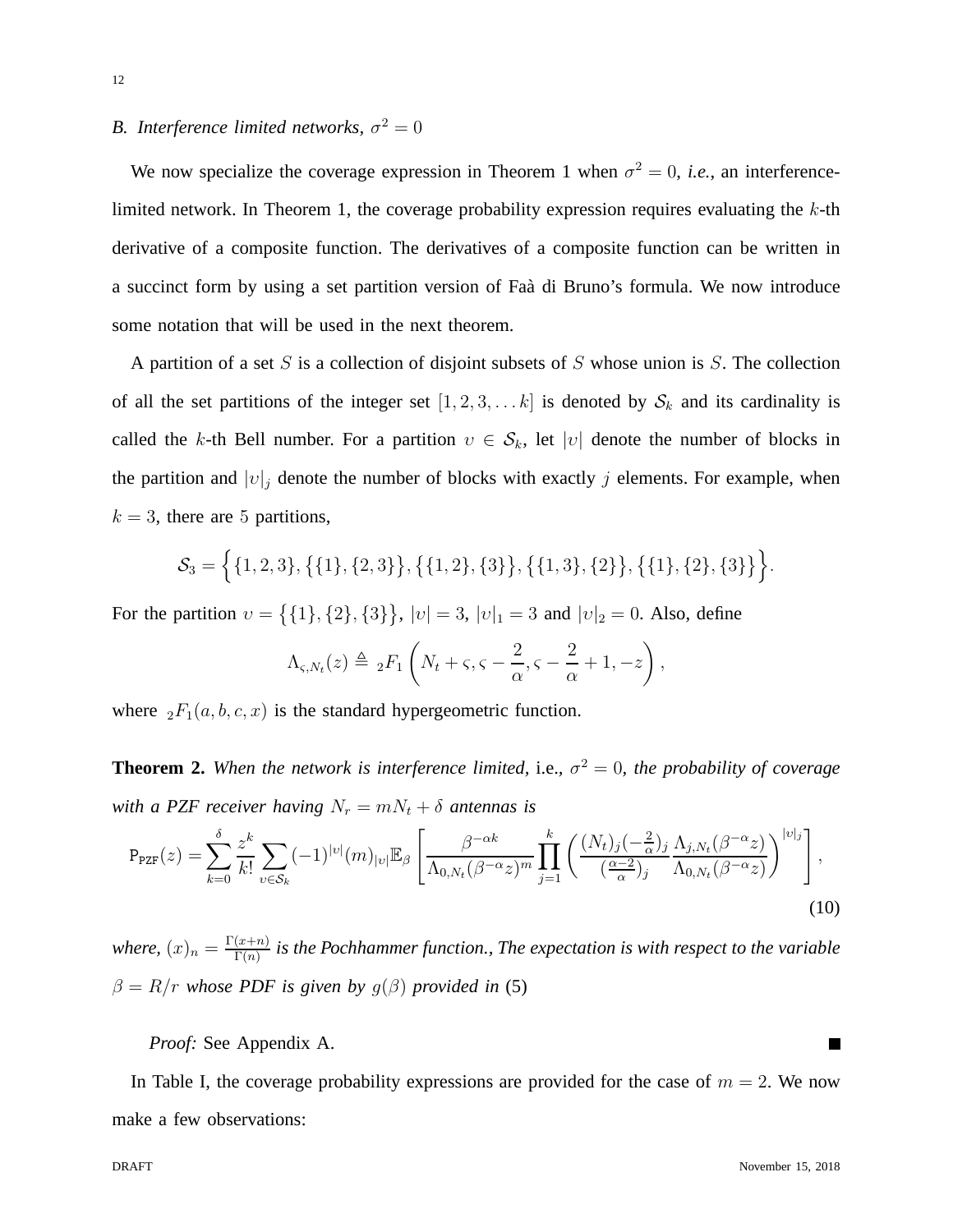

Fig. 2: Coverage probability versus m for various  $N_t$  with  $\alpha = 4$  at  $z = 0$  dB.

- When  $m = 1$ , *i.e.*, only the self-interference from the other data streams is canceled,  $\beta = 1$ almost surely and hence the expectation with respect to  $\beta$  in Theorem 2 can be dropped.
- When  $\delta = 0$ , *i.e.*, all the antenna are used to cancel interference, then

$$
P_{\text{PZF}}(z) = \mathbb{E}_{\beta} [\Lambda_{0,N_t} (\beta^{-\alpha} z)^{-m}].
$$

From the expression, it seems that the coverage probability increases exponentially with the number of canceled interferers. However, this is not the case as  $\beta$  in the above expression is a function of m. This can be seen in Figure 2 where we observe diminishing benefits with increasing  $m$ 

• In Theorem 2, the coverage probability is obtained by averaging over  $\beta = R/r$ . Hence  $P_{PZF}(z)$  corresponds to the coverage probability of typical user. Instead of averaging over  $β$ , evaluating (22) at a particular value of  $β$  would indicate the coverage of a user at a specified distance. For example,  $\beta = 1$  would correspond to an edge user with  $m = 2$ .

## *C. Interference cancellation or signal enhancement?*

The antennas at the receiver can be used for either interference cancellation or enhancing the desired signal. In our formulation,  $mN_t - 1$  antenna are used for interference cancellation while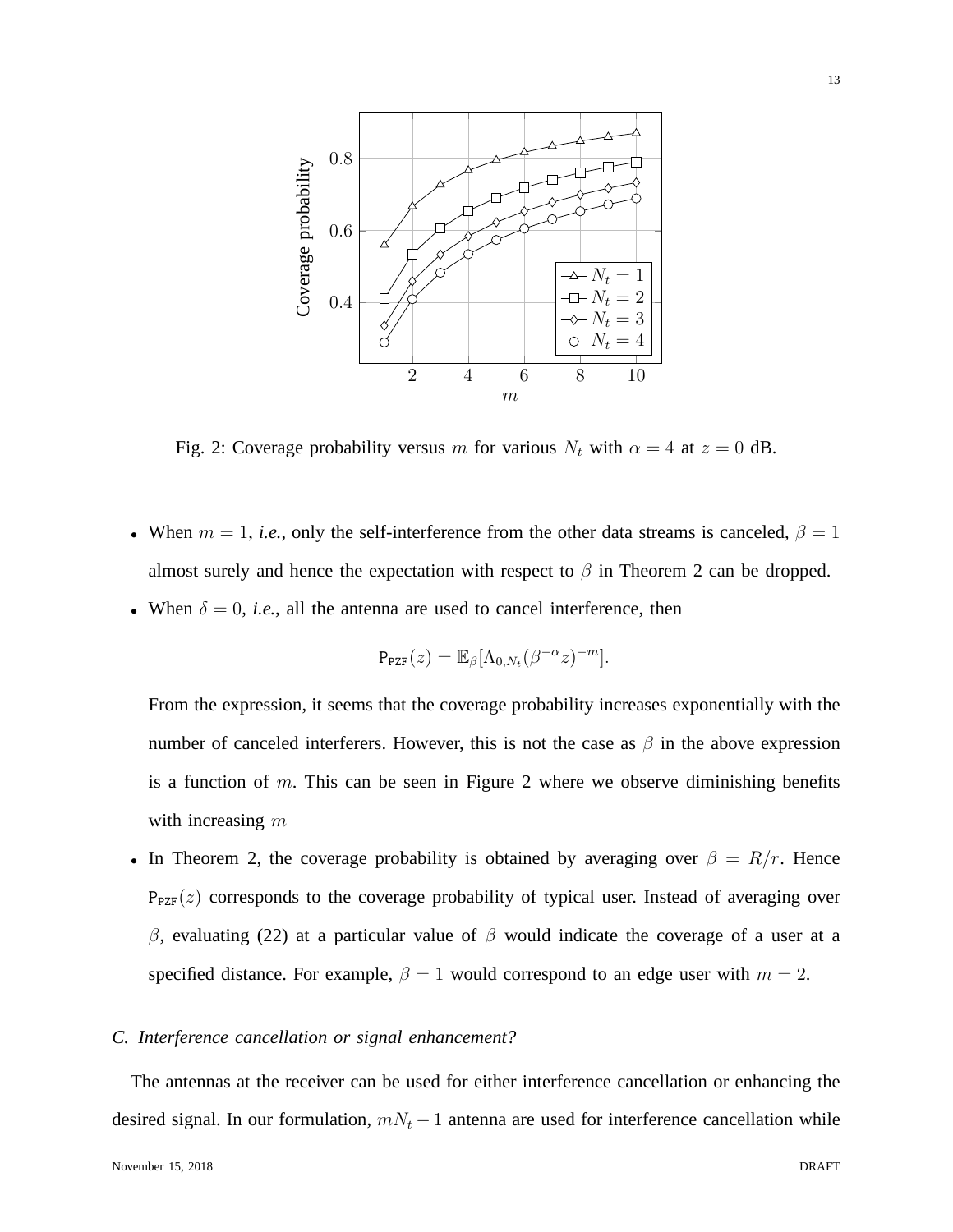|              | $N_t \times N_r$ Coverage probability $P_{PZF}(z)$                                                                                                                                                                                                                                                                                                                                                                                                                                              |
|--------------|-------------------------------------------------------------------------------------------------------------------------------------------------------------------------------------------------------------------------------------------------------------------------------------------------------------------------------------------------------------------------------------------------------------------------------------------------------------------------------------------------|
| $1 \times 2$ | $\int_{\beta=1}^{\infty} \frac{2}{\beta^3 2F_1(1,-\frac{2}{\alpha};1-\frac{2}{\alpha};-z\beta^{-\alpha})^2} d\beta.$                                                                                                                                                                                                                                                                                                                                                                            |
| $1 \times 3$ | $4z\beta^{-\alpha-3}\Gamma(1-\frac{2}{\alpha})^2 2F_1(2,1-\frac{2}{\alpha};2-\frac{2}{\alpha};-z\beta^{-\alpha})$<br>$\int_{\beta=1}^{\infty}\frac{2}{\beta^3\, {{}_2}\,F_1\!\left(1,-\frac{2}{\alpha};\!-\frac{2}{\alpha};\!-\frac{2}{\alpha};\!-\frac{2}{\beta}\!\right)^2}-\frac{\frac{4\,\alpha\,\beta}{\alpha}}{\Gamma\!\left(2-\frac{2}{\alpha}\right)\Gamma\!\left(-\frac{2}{\alpha}\right){}_2\,F_1\!\left(1,-\frac{2}{\alpha};\!1\!-\!\frac{2}{\alpha};\!-\frac{2}{\beta}\!\right)^2}$ |
| $2 \times 4$ | $\int_{\beta=1}^{\infty} \frac{2}{\beta^3 \, {\rm s}^2 F_1\left(2,-\frac{2}{\alpha};1-\frac{2}{\alpha};-z\beta^{-\alpha}\right)^2} \mathrm{d}\beta.$                                                                                                                                                                                                                                                                                                                                            |
| $2\times 5$  | $8z\beta^{-\alpha-3}\Gamma(1-\frac{2}{\alpha})^2 2F_1(3,1-\frac{2}{\alpha};2-\frac{2}{\alpha};-z\beta^{-\alpha})$<br>$\int_{\beta=1}^{\infty} \frac{z}{\beta^3 2F_1(2,-\frac{2}{\alpha};1-\frac{2}{\alpha};-z\beta^{-\alpha})^2}$<br>$\Gamma\left(2-\frac{2}{9}\right)\Gamma\left(-\frac{2}{9}\right)2F_1\left(2,-\frac{2}{9};1-\frac{2}{9};-z\beta-\alpha\right)^3$                                                                                                                            |

TABLE I: Coverage probability expressions for  $\sigma^2 = 0$ ,  $m = 2$  with different  $N_t$ .

 $\delta + 1$  antenna are used for signal enhancement. For a given  $N_r$ , what is the optimal  $(m, \delta)$  split to maximize the coverage probability? Since coverage probability is a complicated expression of  $(m, \delta)$ , we will use the average interference-to-signal ratio as the metric. We have

$$
\mathbb{E}[\texttt{SINR}^{-1}] = \mathbb{E}[N_t \sigma^2 r^{\alpha} S^{-1} + S^{-1} \mathbf{I} r^{\alpha}],
$$

which equals  $N_t \sigma^2 \mathbb{E}[r^{\alpha}] \mathbb{E}[S^{-1}] + \mathbb{E}[S^{-1}] \mathbb{E}[\mathbf{I}r^{\alpha}]]$ . If  $\delta \neq 0$ , then  $\mathbb{E}[S^{-1}] = \frac{1}{2\delta}$ . Since r is Rayleigh distributed,  $\mathbb{E}[r^{\alpha}] = (\pi \lambda)^{-\alpha/2} \Gamma(1+\alpha/2)$ . Also,  $\mathbb{E}[\mathbf{I}r^{\alpha}] = N_t \sum_{k=m}^{\infty} \mathbb{E}[\beta_{(k)}^{-\alpha}]$ , where  $\beta_{(k)}$  represent the ratio of the distance to the  $k$ -th nearest interfering station to the serving BS distance. Using (5), we obtain

$$
\mathbb{E}[\mathbf{I}r^{\alpha}] = N_t \sum_{k=m}^{\infty} (k-1)\Gamma(k-1)\Gamma(1+\alpha/2)\Gamma(k+\alpha/2)^{-1}.
$$

Hence

$$
\mathbb{E}[\text{SINR}^{-1}] = \frac{N_t \Gamma(1 + \alpha/2)}{2\delta} \left( \sigma^2 (\pi \lambda)^{-\alpha/2} \Gamma(1 + \alpha/2) + \sum_{k=m}^{\infty} \frac{\Gamma(k) \Gamma(1 + \alpha/2)}{\Gamma(k + \alpha/2)} \right).
$$
 (11)

It follows from Kershaw's inequality that  $\Gamma(k + \alpha/2)/\Gamma(k) \approx (k + \alpha/4 - 1/2)^{\alpha/2}$  (indeed an upper bound). Substituting for  $\Gamma(k+\alpha/2)/\Gamma(k)$  and replacing the summation by integration, we have the following approximation:

$$
\mathbb{E}[\text{SINR}^{-1}] \approx \frac{N_t \Gamma(1+\frac{\alpha}{2})}{2\delta} \left( \sigma^2(\pi\lambda)^{-\frac{\alpha}{2}} \Gamma(1+\frac{\alpha}{2}) + \frac{2\Gamma(1+\frac{\alpha}{2})(m+\frac{\alpha}{4}-1/2)^{1-\frac{\alpha}{2}}}{\alpha-2} \right). \tag{12}
$$

Using this result we can obtain the optimal  $m$  and is stated in the following proposition.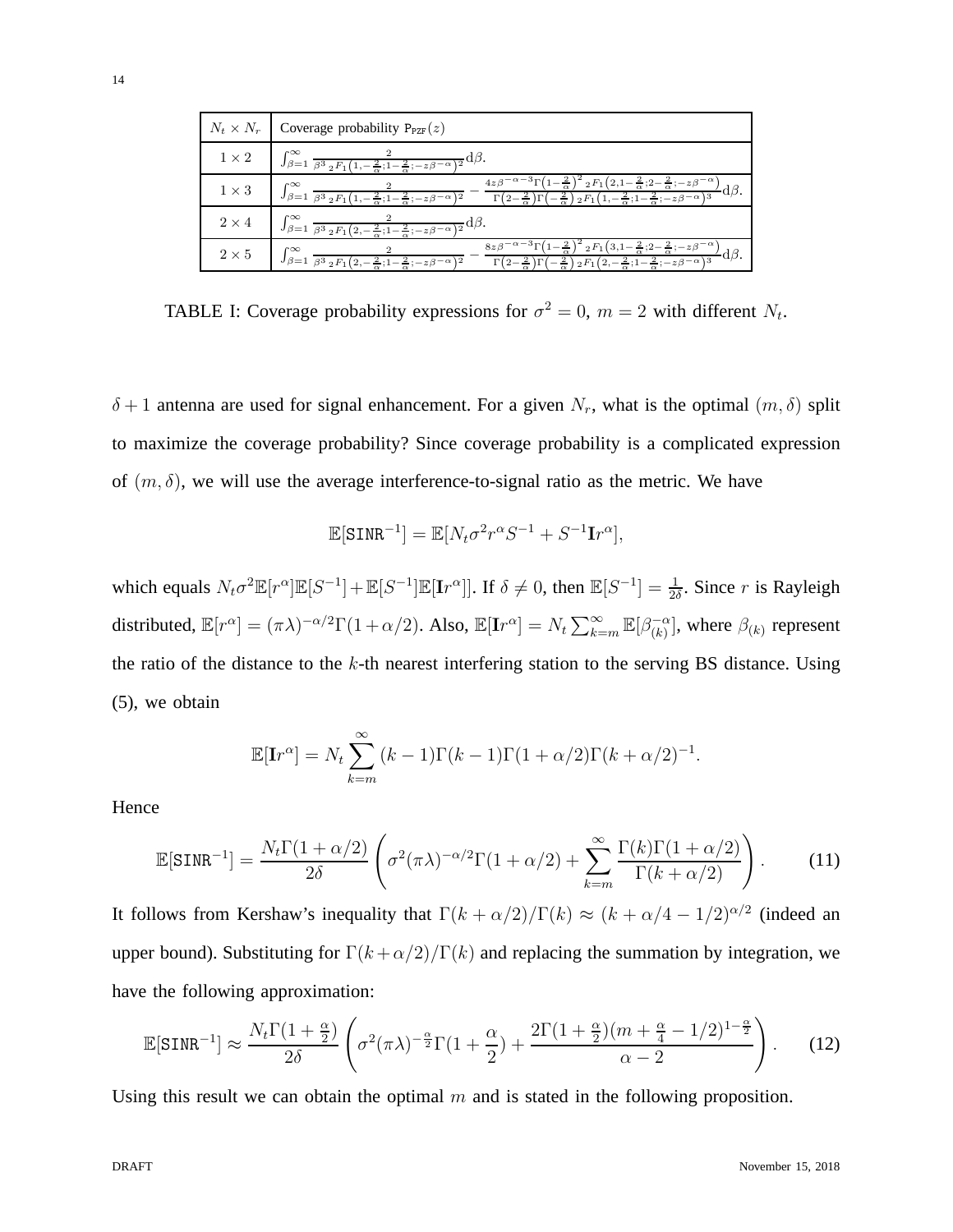

Fig. 3: Average  $\mathbb{E}[\text{SINR}^{-1}]$  from (11) as a function of m for  $N_r = 10$  with different  $N_t$  and  $\alpha$ for  $\sigma^2 = 0$ . The optimal (lowest) value in each case is marked. We observe that the optimal value is always  $N_t \left[ \left( 1 - \frac{2}{\alpha} \right) \right]$  $\frac{2}{\alpha}$ )  $\left(\frac{N_r}{N_t}\right)$  $\frac{N_r}{N_t}-\frac{1}{2}$  $\left(\frac{1}{2}\right)$  as specified in Proposition 1.

**Proposition 1.** *The optimal* m<sup>∗</sup> (σ 2 ) *is the smallest integer that is greater than the positive root of the equation*

 $2(m+\alpha/4-1/2)^{1-\alpha/2}N_t+\sigma^2(\pi\lambda)^{-\alpha/2}N_t(\alpha-2)-(N_r-mN_t)(m+\alpha/4-1/2)^{-\alpha/2}(\alpha-2)=0,$ *if such a root exists. In particular when*  $\sigma^2 = 0$ , i.e., when the system is interference limited, we *have*

$$
m^*(0) = N_t \left[ \left( 1 - \frac{2}{\alpha} \right) \left( \frac{N_r}{N_t} - \frac{1}{2} \right) \right].
$$
 (13)

*Proof:* To find the optimal m, we set  $\delta = N_r - mN_t$  in (12), differentiate and equate to zero.

This is in tune with the results in [11], where they show that it is optimal to use  $(1 2/\alpha$ ) fraction of the antennas for interference cancellation. In Figure 3, the average  $\mathbb{E}[\text{SINR}^{-1}]$ computed using (11) is plotted as a function of  $m$  for various configurations. We observe that the optimal  $m^*(0)$  coincides with the optimal m as can be seen in the Figure 3. This result indicates that it is optimal to utilize  $m^*(0)$  fraction of receive antenna to cancel interfering nodes and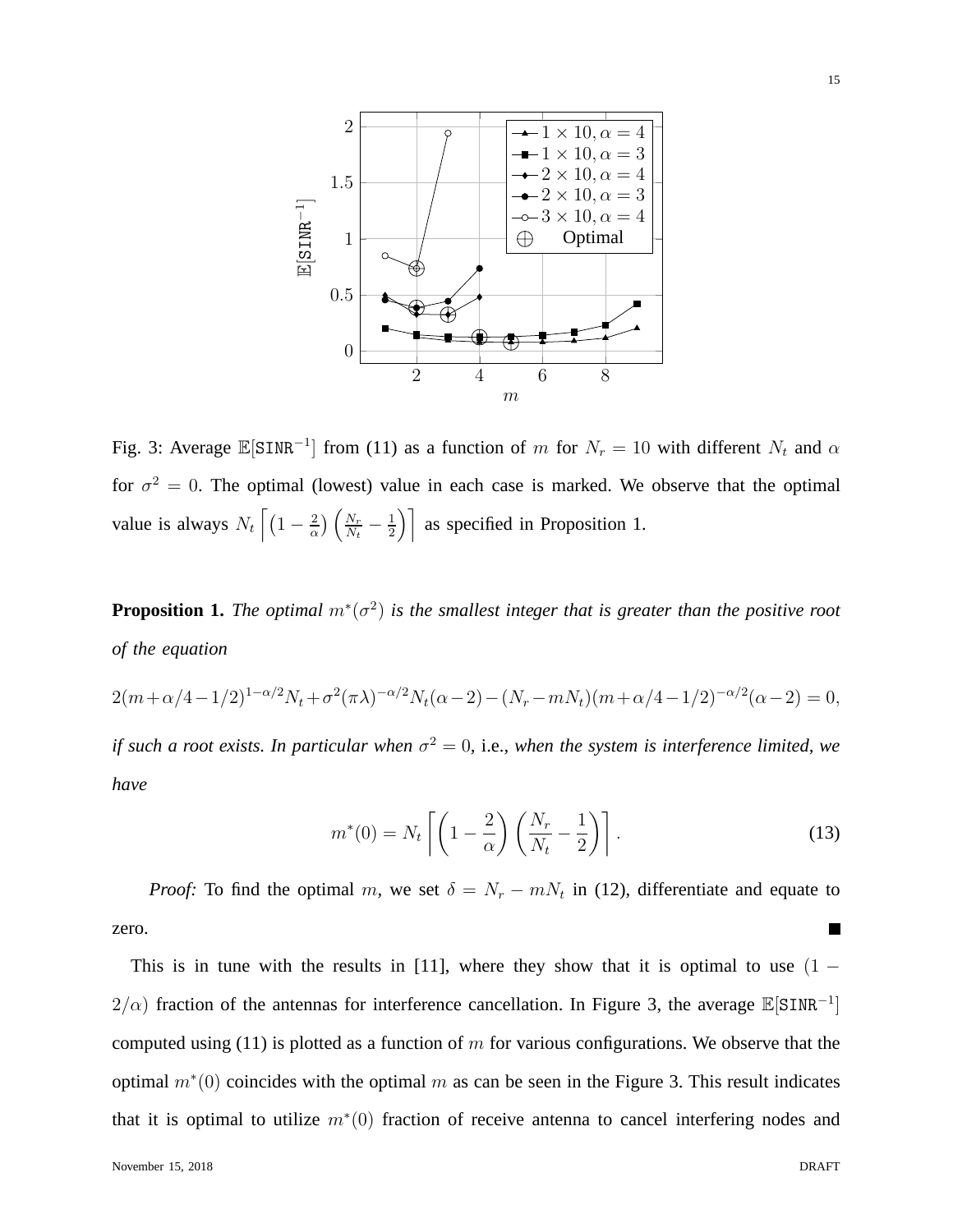

Fig. 4: Coverage probability versus z for  $N_r = 4$  and different  $N_t$  with optimal choice of m. The path loss exponent  $\alpha = 4$  and  $\sigma^2 = 0$ . Coverage probability versus z for different choices of m and  $\delta$ . The path loss exponent  $\alpha = 4$  and  $\sigma^2 = 0$ . The Monte Carlo results are also plotted and marked with  $\oplus$ . For  $N_t \times N_r = 1 \times 4$  and  $\alpha = 4$ , from (13),  $m^*(0) = 2$ .

utilize the remaining antenna to strengthen the desired signal. So as the path loss exponent  $\alpha$ increases, more antenna should be used for interference cancellation rather than boosting the desired signal.

## *D. Numerical results for coverage and discussion*

In Figure 4, the coverage probability is plotted for  $1 \times 4$  configuration for  $\alpha = 4$  and different choices of m and  $\delta$  using Theorem 2. In the same Figure, the coverage results for different configurations obtained by Monte Carlo simulation are marked by ⊕. We first observe that the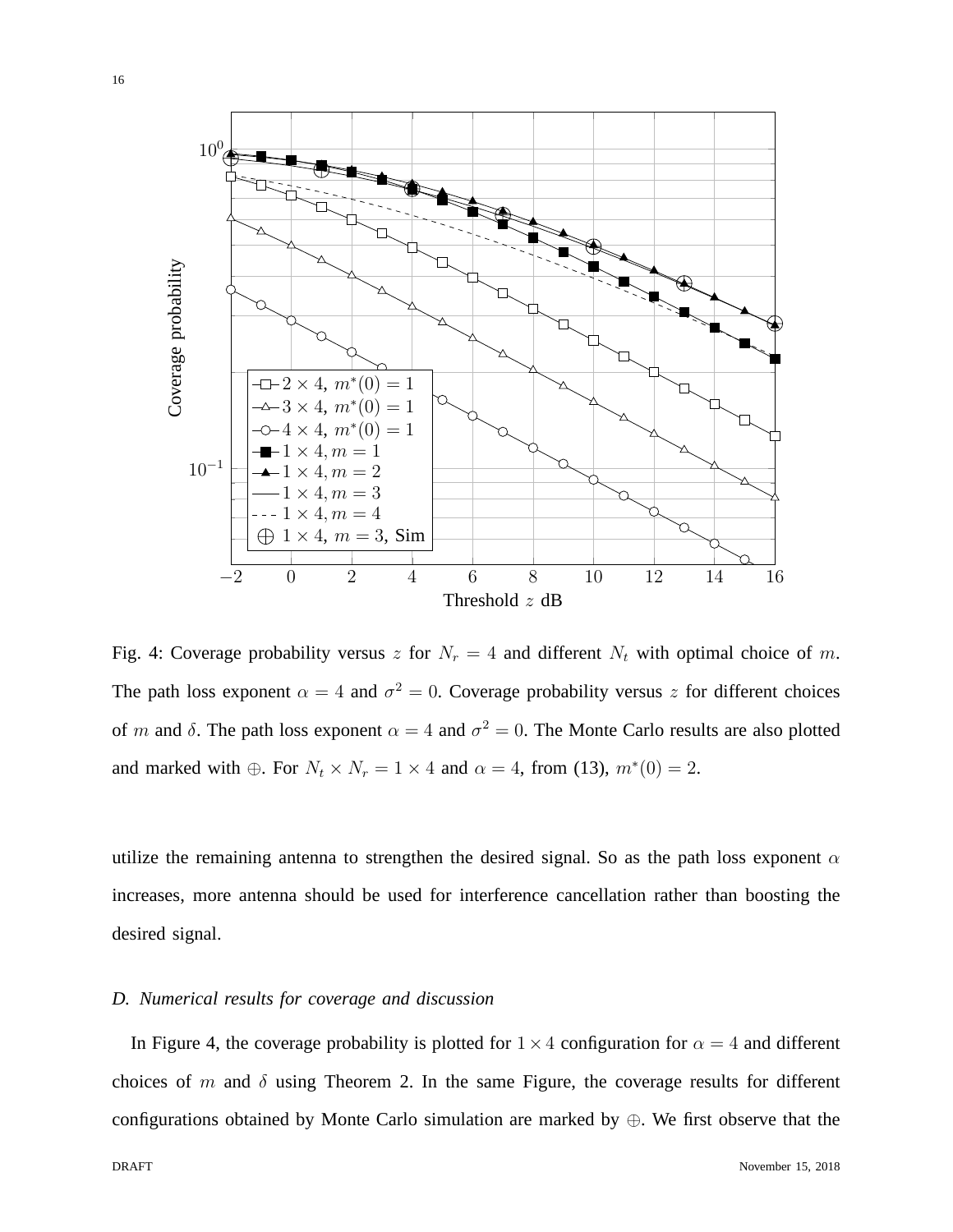We observe that utilizing all the antennas for interference cancellation is not optimal. In fact, from Figure 4, we observe that utilizing all the antenna for interference cancellation leads to the lowest coverage probability, particularly for medium SIR thresholds.

If a very high SIR is required, we observe from Figure 4 that it is better to use all the antenna for cancellation. This can be observed by looking at the crossover points of the different curves. So an interior user should use his antenna to cancel interferers and obtain a higher SIR. For most users, canceling the strongest interference improves the coverage significantly over the ZF receiver which utilizes all of its receiver DoF to cancel interference. So in a practical system, obtaining the channel of the nearest interferer is sufficient to have good coverage. It can also be seen that canceling nearest three BSs is giving almost same coverage compared to canceling nearest two, the reason is that the interference from the third may not be strong enough. So the better strategy can be canceling nearest BSs and using the remaining DoF for array gain. We also observe that canceling one interferer, *i.e.*,  $m = 2$  has the highest coverage probability and corresponds to  $m^*(0)$  for  $N_t \times N_r = 1 \times 4$ .

Now coming to the performance of the PZF receivers with multi-stream transmission, we can see that the coverage probability reduces with increasing SM rate for a fixed number of antennas at the receiver. In Figure 4, it is easy to see that the coverage is heavily reduced with increasing the number of streams  $N_t$ . This is because, increasing the number of streams while keeping  $N_r$ constant will increase the interference and the antenna available to cancel external interference is also reduced. For the edge user this effect is dominant and we can get more insight into this when we study the rate parameters.

#### V. LINEAR MMSE RECEIVER

In this Section, we analyze the performance of a linear MMSE receiver with inter-cell interference. We consider the case where each BS uses its antennas to serve *independent* data streams to the users connected to it. Each user decodes its assigned stream using a linear MMSE receiver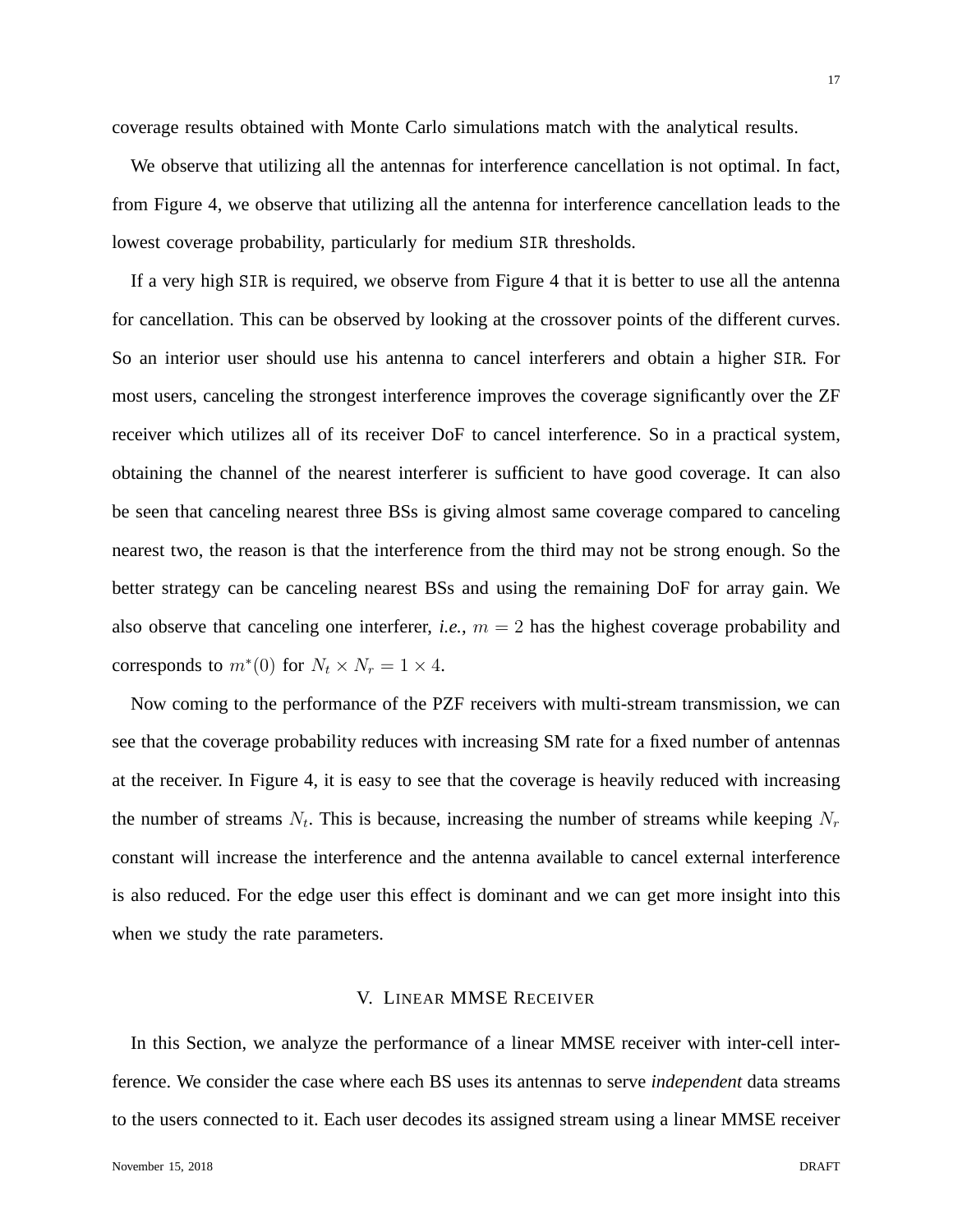treating other streams as interference. Focusing on the user at the origin, interested in the k-th stream, the linear MMSE filter is given by  $\mathbf{v}_{\hat{o},k}^{\dagger} = \mathbf{h}_{\hat{o},k}^{\dagger} \mathbf{R}_{\hat{o},k}^{-1}$ , where

$$
\mathbf{R}_{\hat{o},k} = \frac{1}{N_t r^{\alpha}} \sum_{q=1,q\neq k}^{N_t} \mathbf{h}_{\hat{o},k} \, \mathbf{h}_{\hat{o},k}^{\dagger} + \frac{1}{N_t} \sum_{x \in \Phi \setminus \hat{o}} \frac{1}{\sqrt{\|x\|^{\alpha}}} \mathbf{H} \mathbf{H}^{\dagger} + \sigma^2 \mathbf{I}_{N_r},
$$

is the interference plus noise covariance matrix. The post processing SINR at the receiver is given by

$$
\texttt{SINR} = \frac{1}{N_t \, r^{\alpha}} \mathbf{h}_{\hat{o},k}^{\dagger} \mathbf{R}_{\hat{o},k}^{-1} \mathbf{h}_{\hat{o},k}.
$$

It is assumed that each receiving node has the knowledge of corresponding transmitting channel  $H_0$  and  $R_{\hat{o},k}$ .

The result in [19], [20] can be used to express the SINR distribution in terms of the channel gains. We then use the probability generating functional of the PPP to average the channel gains to obtain the coverage with a MMSE receiver. In [18], the exact distribution of SIR with SM and MMSE receiver has been obtained in an ad hoc network when the interferers are distributed as a spatial Poisson point process. However, the results are obtained by starting with a finite network and then obtaining the final distribution by a limiting argument. The proof in this paper uses the probability generating functional, and is easier to extend to other spatial distribution of nodes. Also, as mentioned earlier, unlike an ad hoc network, where the distance to the intended transmitter is fixed, in a cellular network the distance  $r$  is random making the network scale invariant (the coverage probability without noise does not depend on the density of the BSs).

We first introduce some notation about integer partitions from number theory that we use to present the main results in this paper. We need integer partition to represent coefficient of  $m$ -th term of a polynomial which is a product of a number of polynomials. The integer partition of positive integer  $k$  is a way of writing  $k$  as a sum of positive integers. The set of all integer partitions of k is denoted by  $\mathcal{I}_k$  and  $p_j$  is the j-th term in the partition p. Here we used |p| to denote the cardinality of the set  $p$ . For example, the integer partitions of 4 are given by  $\mathcal{I}_4 = \{\{1, 1, 1, 1\}, \{1, 1, 2\}, \{2, 2\}, \{1, 3\}, \{4\}\}.$  The second term of the partition,  $p = \{1, 1, 1, 1\},$ is  $p_2 = 1$  and  $|p| = 4$ . For each partition, we introduce non-repeating partition set,  $q(p)$ , without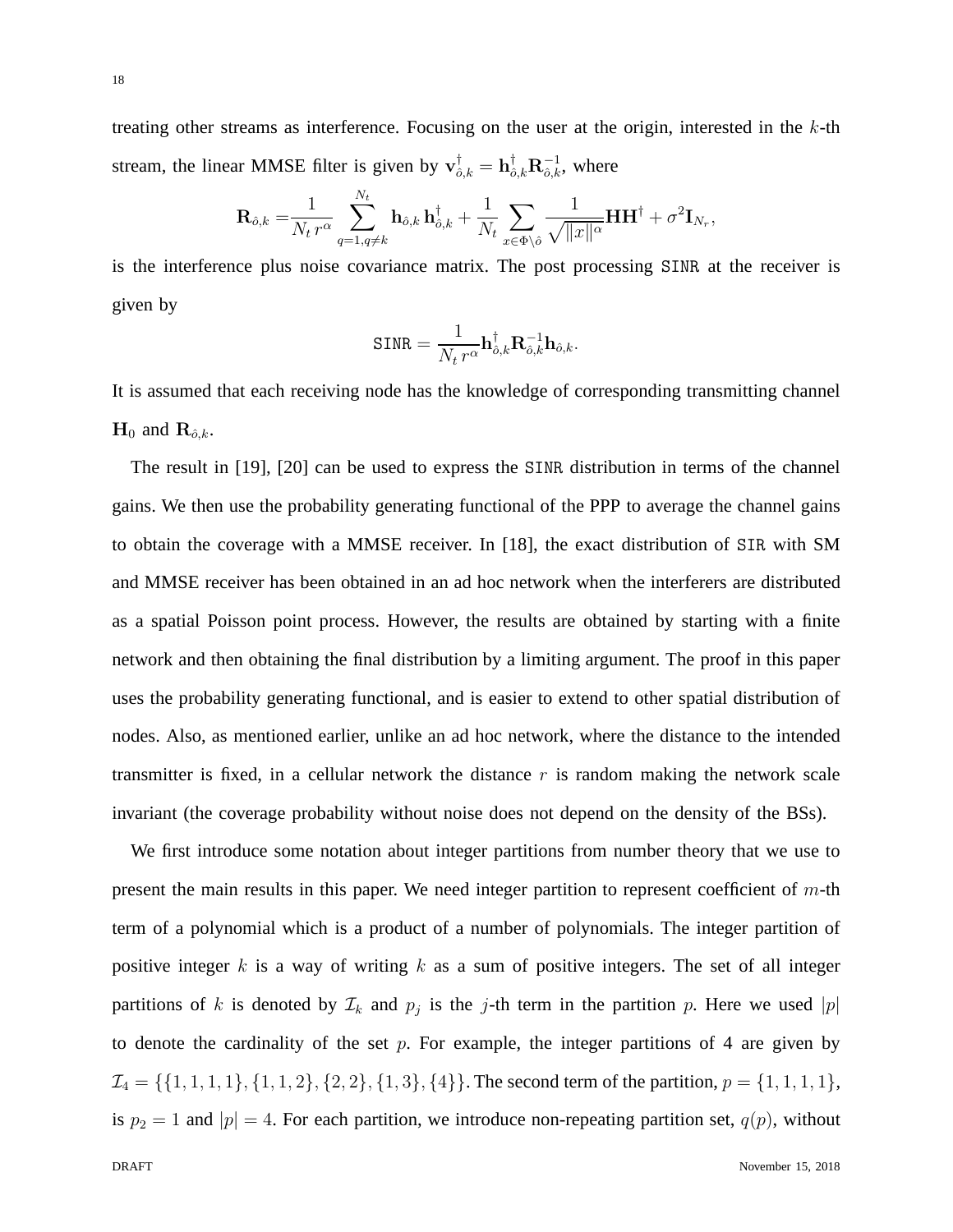any repeated summands and  $q(p)_i$  represents the number of times the j-th term of  $q(p)$  is repeating in p. For example, for the partition  $p = \{1, 1, 2\}$ , we have  $q(p) = \{1, 2\}$  and  $q(p)_1 = 2$ . The next Theorem provides the coverage probability in a general setting.

**Theorem 3.** *The probability of coverage with a linear MMSE receiver, when the BS locations are modelled by a PPP is*

$$
P_{\text{MMSE}}(z) = \frac{1}{(1+z)^{N_t-1}} \int_0^\infty e^{-z\sigma^2 r^\alpha} \sum_{m=0}^{N_r-1} \sum_{v=1}^{N_r-m} \frac{(z\sigma^2 r^\alpha)^{v-1}}{(v-1)!} z^m \sum_{k=0}^{\min(m, N_t-1)} \binom{N_t-1}{k}
$$

$$
\sum_{p \in \mathcal{I}_{m-k}} e^{-\pi \lambda r^2 \Theta_{0,N_t}(z)} (2\pi \lambda)^{|p|+1} \mathcal{K}_p(z) r^{2|p|+1} dr,
$$
(14)

where  $\Theta_{\varsigma, N_t}(z) = \frac{1}{2} F_1 \left( N_t, \varsigma - \frac{2}{\alpha} \right)$  $\frac{2}{\alpha}$ ;  $\varsigma - \frac{2}{\alpha} + 1$ ; -z) and  $\mathcal{K}_p(z) =$  $\prod_{j=1}^{|p|} \binom{N_t}{p_j} \frac{\Theta_{p_j,N_t}(z)}{\alpha p_j-2}$  $\alpha p_j-2$  $\frac{\prod_{j=1}^{|q(p)|} \alpha p_j - 2}{\prod_{j=1}^{|q(p)|} q(p)_j!}.$ 

*Proof:* See Appendix C.

When  $\sigma^2 = 0$ , the coverage probability expressions can be simplified and does not require integration.

**Lemma 2.** *The coverage probability of a typical user in an interference-limited environment,* i.e.,  $\sigma^2 = 0$  with MMSE receiver is

$$
P_{MMSE}(z) = \frac{1}{(1+z)^{N_t-1}} \sum_{m=0}^{N_r-1} z^m \sum_{k=0}^{\min(m, N_t-1)} {N_t-1 \choose k} \sum_{p \in \mathcal{I}_{m-k}} \frac{2^{|p|} \Gamma(|p|+1) \mathcal{K}_p(z)}{\Theta_{0,N_t}(z)^{|p|+1}}, \quad (15)
$$

*Proof:* Follows from Theorem (3), by setting  $\sigma^2 = 0$  and integrating with respect to r.

Note the the coverage expression in (15) is not a function of  $\lambda$ . This is because of the scale invariance property of the PPP. In Figure 5, the coverage probability with linear MMSE receiver is plotted for different configurations. As expected, using higher number of transmitting antennas, keeping  $N_r$  the same, the coverage probability reduces because of the increased interference. Also, as the number of receiving antennas increase, keeping  $N_t$  a constant, the coverage probability increases because of increased diversity order.

П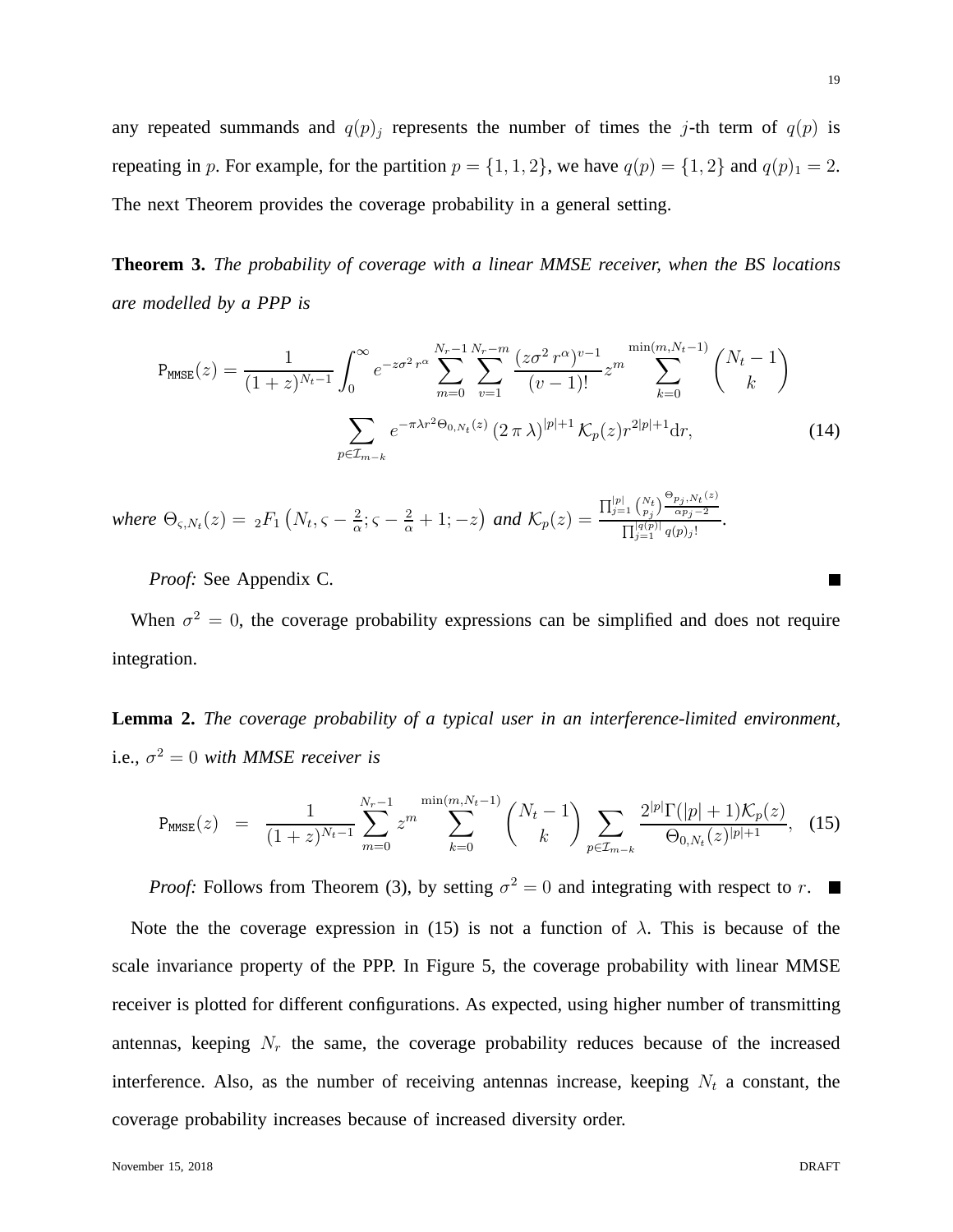

Fig. 5: Coverage probability versus z for for different antenna configurations with  $\sigma^2 = 0$  and  $\alpha = 4$  using a linear MMSE receiver.

## VI. AVERAGE ERGODIC RATE

In this Section, we compute the rate CDF for a typical user and also the ergodic data rate. We assume that  $N_t$  users are being served by the BS in a cell, with one stream per user. Also for computing the rate, we treat residual interference as noise. The ergodic rate is given by  $\mathbb{E}[\log_2(1 + \text{SINR})]$ . Since  $\log_2(1 + \text{SINR})$  is a positive random variable, its mean is given by the integral of its CCDF. Hence

$$
\mathcal{C}(N_t, N_r) \stackrel{\triangle}{=} \mathbb{E}\left[\log_2(1 + \text{SINR})\right] = \int_0^\infty P(\text{SINR} \ge 2^t - 1) \mathrm{d}t. \tag{16}
$$

 $P(SINR \geq 2^t - 1)$  depends on the receiver used and follows from the coverage probability by setting  $z = 2^t - 1$ .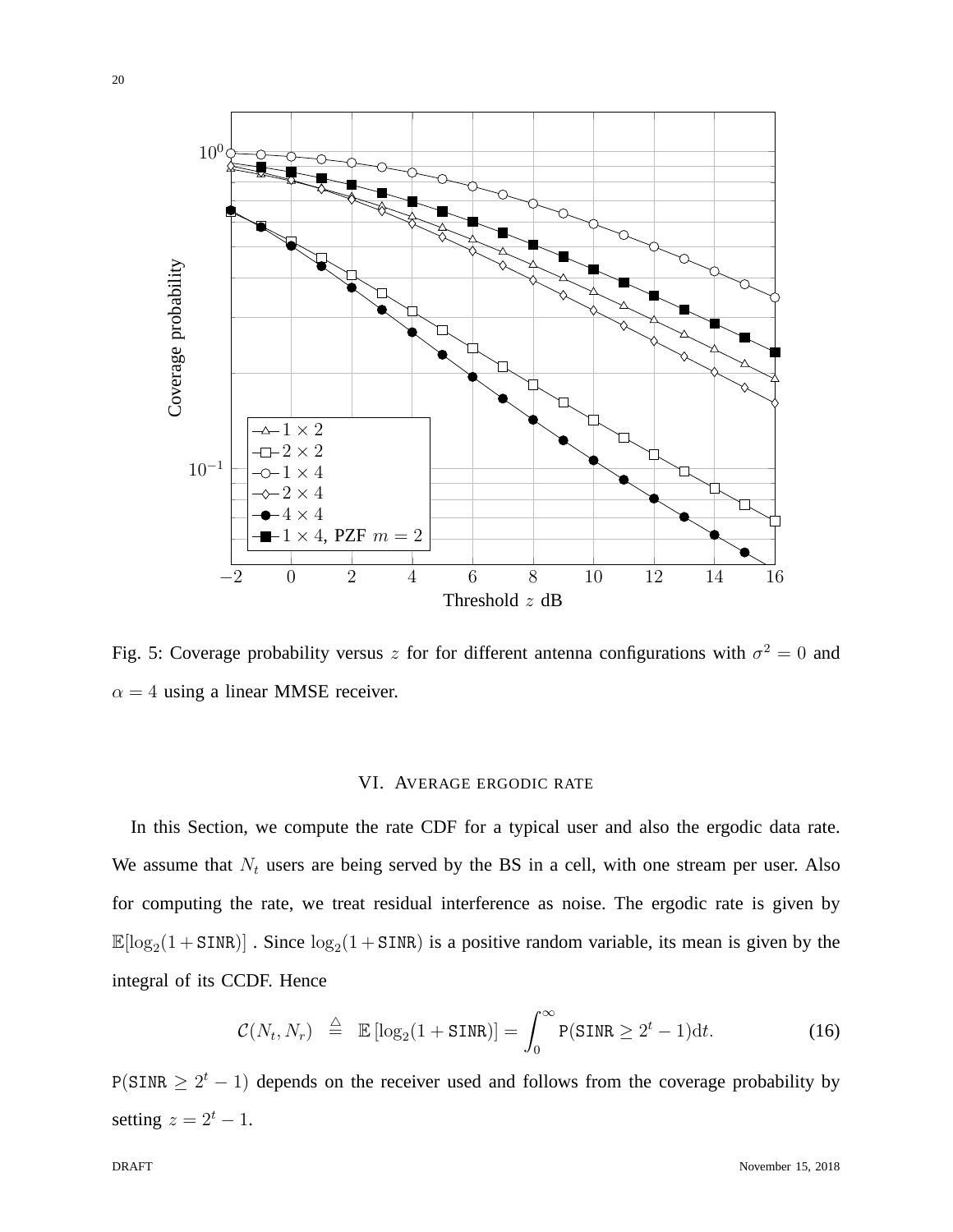*Total rate with SM:* In SM each user decodes a single stream and hence achieves an ergodic rate  $C(N_t, N_r)$ ,  $N_t > 1$ . *Hence for*  $N_t$  *users*, the rate CDF is given by

$$
F_{SM}(c) = \mathbb{P}(N_t \log_2(1 + \text{SINR}) \le c),\tag{17}
$$

where SINR denotes the SINR with  $N_t$  transmit and  $mN_t + \delta$  receive antenna<sup>3</sup>. The above distribution can be easily computed from the SINR CCDF in Theorem 2 for a PZF receiver and the result in Theorem 3 for the MMSE receiver. It is easy to see that the total average downlink rate is given by  $C_{SM} = N_t C(N_t, N_r)$ .

*Total rate with SST:* In SST, the BS has only one antenna, *i.e.*,  $N_t = 1$ . Hence it can serve only one stream and hence one user. So all the users are served by dividing the resources either in time (TDMA) or frequency (FDMA). Hence in this case, each user has  $1/N_t$  time or frequency slice. In SST, since the resources have to be divided among the users, each user achieves an average rate  $N_t^{-1}C(1, N_r)$ . *Hence for*  $N_t$  *users* the average total downlink rate achieved is  $C_{SST} = C(1, N_r)$ . The rate CDF is given by

$$
F_{SST}(c) = \mathbb{P}(\log_2(1 + \text{SINR}) \le c).
$$

Various rate profiles are presented in in Table II, Figures 6, 7, 8 and 9 for path loss exponent  $\alpha = 4$  and  $\sigma^2 = 0$  obtained by numerically evaluating the analytical expressions. In Table II, the rate profile is provided for various antenna configurations when a PZF receiver is used. We observe that the average rate is maximized<sup>4</sup> when  $m = m^*(0) = N_t \left[ \left(1 - \frac{2}{\alpha}\right) \right]$  $\frac{2}{\alpha}$ )  $\left(\frac{N_r}{N_t}\right)$  $\frac{N_r}{N_t}-\frac{1}{2}$  $\left(\frac{1}{2}\right)$ . We also observe that the MMSE receiver provides higher ergodic rate compared to PZF receiver for all antenna configurations.

In Figure 6, the average rate is plotted as a function of number of transmit streams for various  $N_r$  with a MMSE receiver. We observe that the average sum rate does not increase linearly with the number of transmit antenna. Interestingly, transmitting  $N_t = N_r$  streams, does not lead to

<sup>&</sup>lt;sup>3</sup>In this expression we are neglecting the correlations of SINR across the users.

<sup>4</sup>These maximum values are underlined in the Table.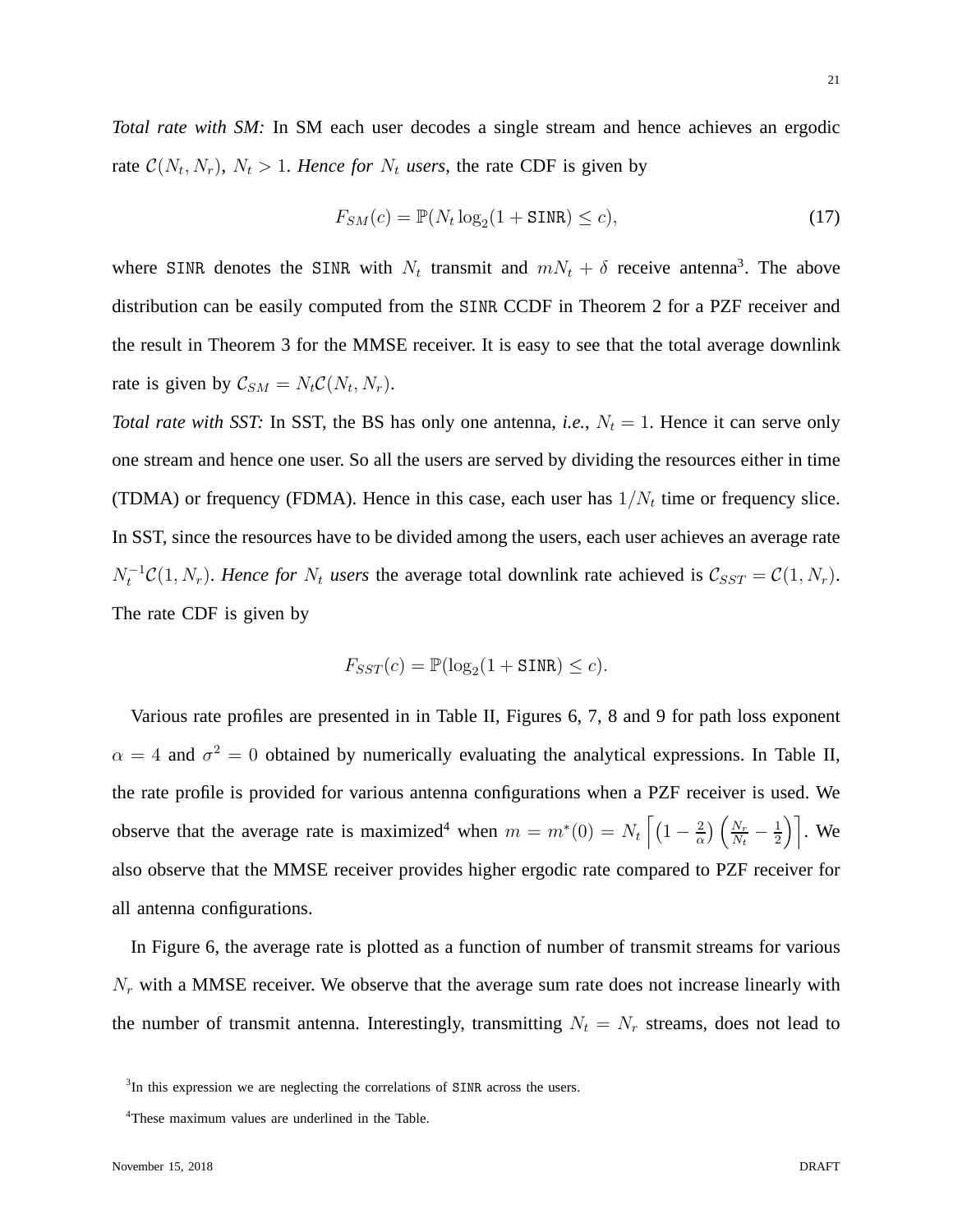| PZF    |                  |              |         |        |         |                  |                  |      |       |       |  |
|--------|------------------|--------------|---------|--------|---------|------------------|------------------|------|-------|-------|--|
| SM/SST | $N_t \times N_r$ | $(m,\delta)$ | Mean    | 5%     | 80%     |                  | <b>MMSE</b>      |      |       |       |  |
|        |                  |              |         |        |         | SM/SST           | $N_t \times N_r$ | Mean | 5%    | 80%   |  |
| SST    | $1 \times 4$     | (4,0)        | 3.51731 | 0.187  | 5.7162  | <b>SST</b><br>SM | $1 \times 2$     | 3.36 | 0.404 | 5.22  |  |
|        | $1 \times 4$     | (3,1)        | 4.2137  | 0.5804 | 6.4790  |                  |                  | 4.87 | 1.149 | 7.19  |  |
|        | $1 \times 4$     | (2,2)        | 4.26918 | 0.7899 | 6.3964  |                  | $1 \times 4$     |      |       |       |  |
|        | $1 \times 4$     | (1,3)        | 3.83127 | 0.8333 | 5.622   |                  | $1\times 6$      | 5.85 | 1.77  | 8.26  |  |
|        |                  |              |         |        |         |                  | $2 \times 2$     | 3.64 | 0.319 | 5.38  |  |
|        | $1 \times 6$     | (6,0)        | 3.9738  | 0.2585 | 6.3549  |                  | $2 \times 4$     | 6.35 | 1.016 | 9.46  |  |
|        | $1 \times 6$     | (1,5)        | 4.3858  | 1.2300 | 6.2300  |                  | $3\times 4$      | 6.63 | 0.958 | 9.73  |  |
|        | $1 \times 6$     | (2,4)        | 5.0142  | 1.3100 | 7.2100  |                  |                  |      |       |       |  |
|        | $1\times 6$      | (3,3)        | 5.2393  | 1.2900 | 7.5700  |                  | $4 \times 4$     | 6.58 | 0.925 | 9.09  |  |
| SM     |                  |              |         |        |         |                  | $2\times 6$      | 8.06 | 1.73  | 11.97 |  |
|        | $2\times 6$      | (3,0)        | 5.0627  | 0.1541 | 8.4645  |                  | $3\times 6$      | 9.12 | 1.66  | 13.64 |  |
|        | $2\times 6$      | (1,4)        | 6.5011  | 1.2600 | 9.6600  |                  |                  |      |       |       |  |
|        | $2\times 6$      | (2,2)        | 6.8904  | 0.9200 | 10.7    |                  | $4 \times 6$     | 9.56 | 1.62  | 13.96 |  |
|        |                  |              |         |        |         |                  | $5 \times 6$     | 9.67 | 1.59  | 13.65 |  |
|        | $3\times6$       | (2,0)        | 5.5691  | 0.1100 | 9.1100  |                  | $6 \times 6$     | 9.34 | 1.57  | 12.87 |  |
|        | $3\times6$       | (1,3)        | 7.6797  | 1.0500 | 11.7100 |                  |                  |      |       |       |  |

TABLE II: Rate profile comparison for various configurations with PZF (left) and MMSE (right) receivers.

the maximum rate. For example, with  $N_r = 6$  the maximum rate is achieved by transmitting five streams and not six streams. We also observe that while transmitting more streams than  $N_r$ , would hurt the average rate, the rate reduction is slow with increasing streams. For example, consider the case of  $N_r = 4$ . We see that transmitting five streams decreases the sum rate from 7 bits/sec/Hz to 5 bits/sec/Hz . However, the average rate is more or less fixed even if the number of streams are increased above five. From Figure 7, similar to the MMSE receiver, we observe diminishing returns with increasing  $N_t$  even for the PZF receiver. The mean rate for PZF receiver configured with  $1 \times 4$  is 4.27 while it is 5.27 for  $2 \times 4$ , 5.57 for  $3 \times 4$  and 4.47 for  $4 \times 4$ .

According to ITU definition, the 5% point of the CDF of the normalized user throughput is considered as cell edge user spectral efficiency and is plotted in Figure 8 for a PZF receiver. We see that increasing  $N_t$  and hence increasing the number of streams in SM degrades the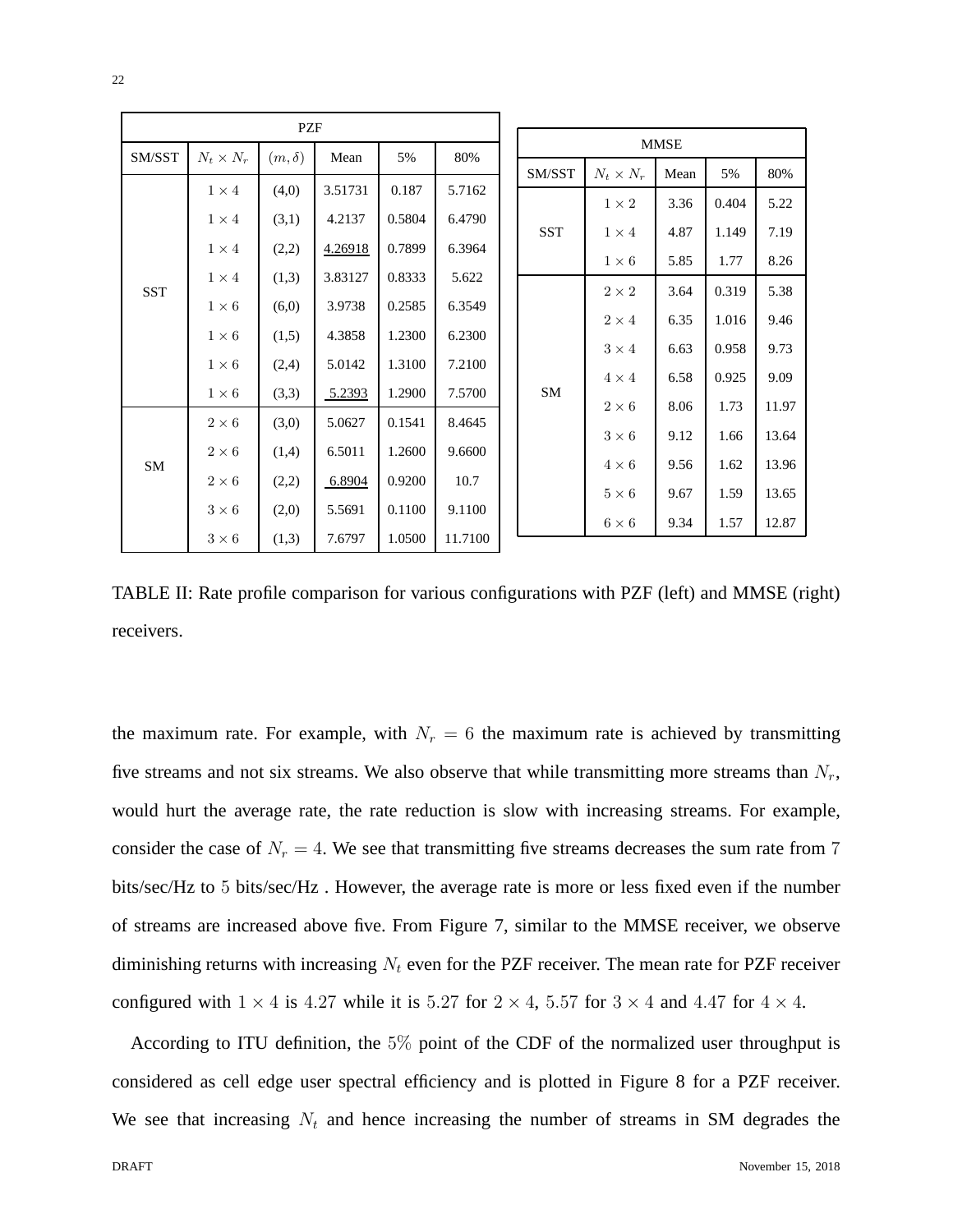

Fig. 6: Average rate versus number of transmit streams with a MMSE receiver.



Fig. 7: Average rate versus number of transmit streams with a PZF receiver for optimal m.

performance of the edge users. For the edge users the SINR is very weak. Adding more streams will increase the interference which is difficult to cancel. For example in the  $N_r = 4$  case, the mean rate increases from 4.27 to 5.57 when  $N_t$  increases from 1 to 3. However, cell edge users rate reduces from 0.82 to 0.34 (almost halved) and for  $N_t = 4$  it is 0.073. Therefore the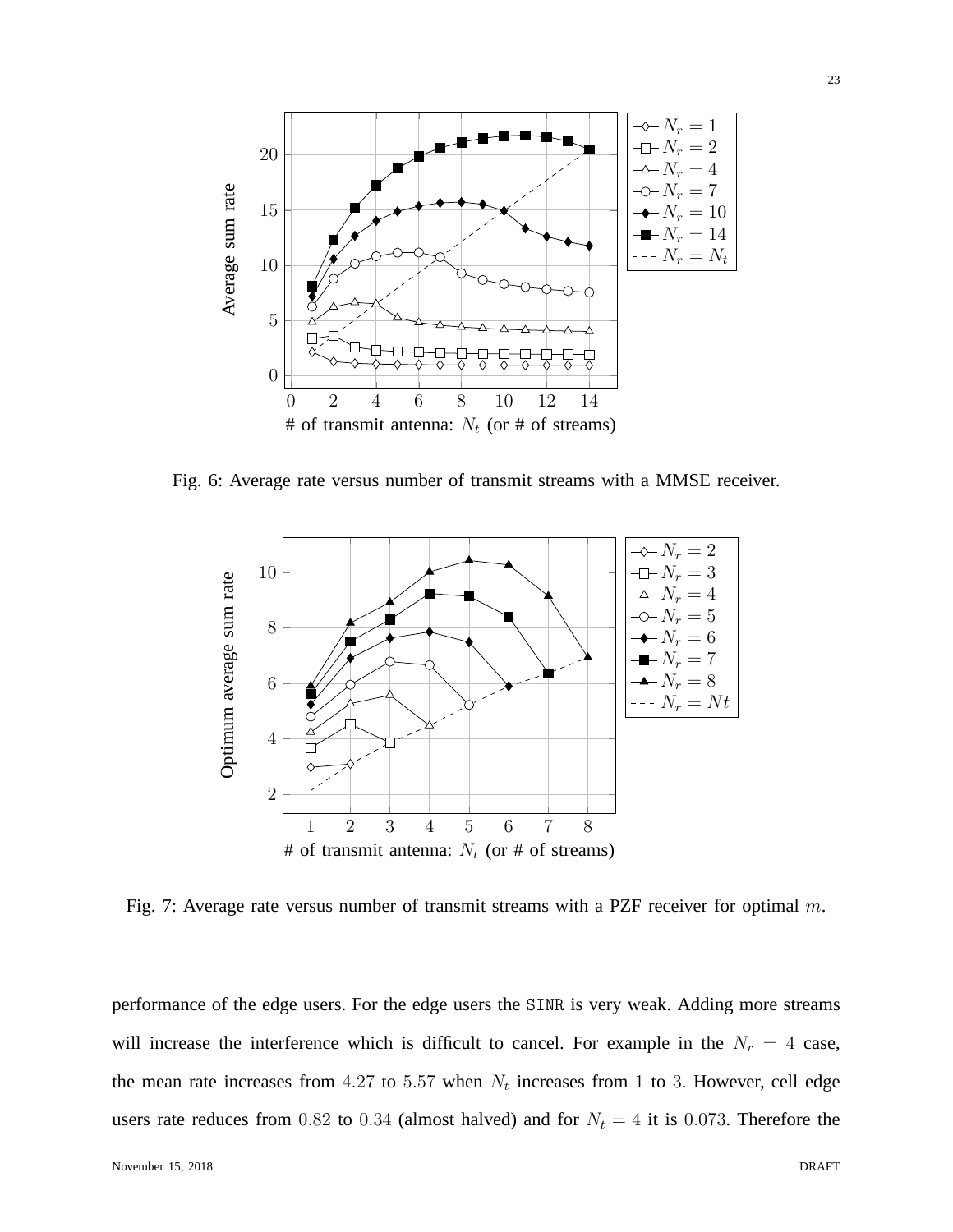

Fig. 8: Cell edge spectral efficiency versus number of transmit streams with a PZF receiver.

degradation in performance for the cell edge users is drastic compared to a little improvement in the average sum rate for the PZF receiver when moving from SST to SM. A similar observation can be made for other receiver configurations. This implies increasing  $N_t$  and using the multiple transmit antenna for transmitting more streams will hurt the cell edge users. So from an edge user perspective, SST is more beneficial.

In Figure 9, the cell edge spectral efficiency is plotted for a MMSE receiver. We observe that unlike a PZF receiver, the cell edge rate does not decrease significantly with increasing streams. This suggests that MMSE receiver is the choice for edge users if SM is utilized to transmit multiple streams. It will be interesting to see the performance of MMSE receiver with limited channel knowledge.

# VII. CONCLUSION

In this paper, we characterized the performance of open-loop spatial multiplexing techniques in cellular networks with both MMSE and partial zero-forcing receivers in the presence of distance dependent intercell interference. Expressions for the CDF of the SINR of a typical user are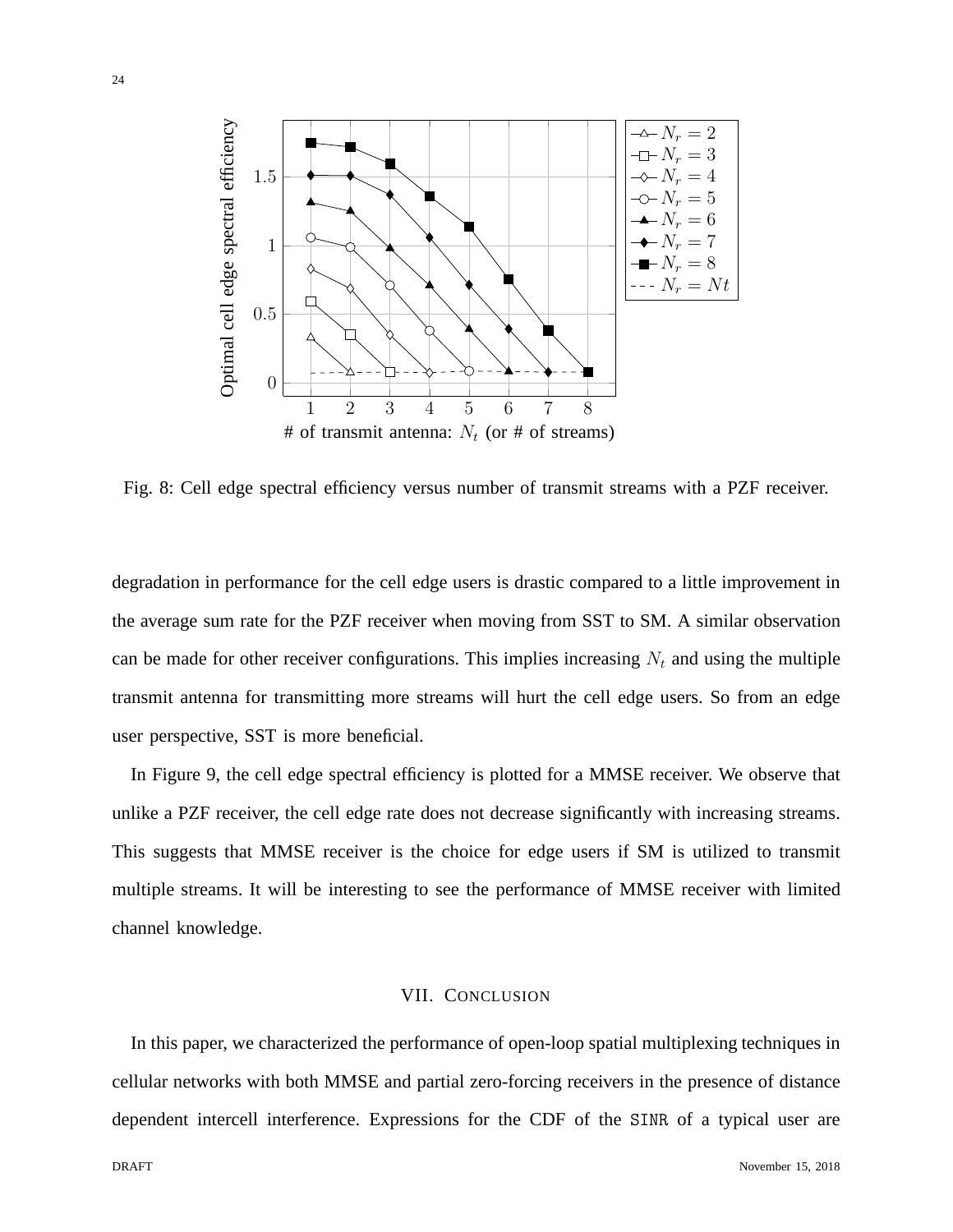

Fig. 9: Cell edge spectral efficiency versus number of transmit streams with a MMSE receiver.

obtained using tools from stochastic geometry. The distribution of SINR is used to characterize the coverage and the rate of a typical user. For the PZF receiver, we show that it is optimal to cancel  $N_t \left[ \left( 1 - \frac{2}{\alpha} \right)$  $\frac{2}{\alpha}$ )  $\left(\frac{N_r}{N_t}\right)$  $\frac{N_r}{N_t}-\frac{1}{2}$  $\left(\frac{1}{2}\right)$  closest interferers, where  $\alpha$  is the path-loss exponent.

We observe that increasing the SM rate provides an improvement in the mean rate with diminishing returns. The mean rate reaches a maximum value for a certain optimum SM rate that is generally less than  $N_r$ . In contrast, increasing the SM rate always degrades the cell edge data rate for the PZF receiver, while the cell edge rate with a MMSE receiver is nearly independent of the SM rate. However, the MMSE receiver requires the full channel knowledge and the practicality of MMSE receiver should be addressed along with the pilot design methods to enable reliable estimation of channel and interference parameters.

## ACKNOWLEDGMENT

We would like to acknowledge the IU-ATC project for its support. This project is funded by the Department of Science and Technology (DST), India and Engineering and Physical Sciences Research Council (EPSRC). We would also like to thank the CPS project in IIT Hyderabad and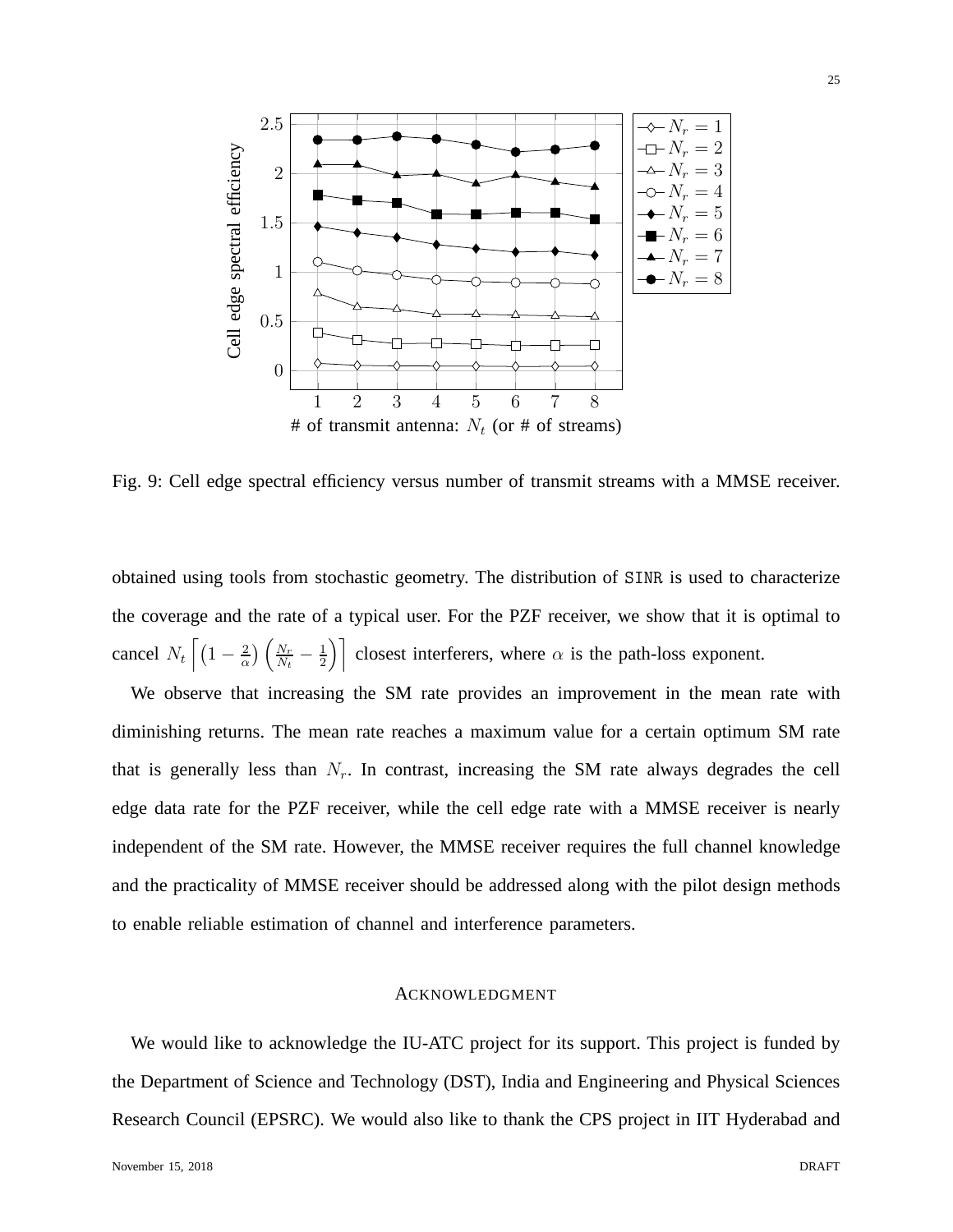the Samsung GRO project for supporting this work.

## **REFERENCES**

- [1] E. Telatar, "Capacity of multi-antenna Gaussian channels," *Eur. Trans. Telecommun.*, vol. 10, no. 6, pp. 585–595, Nov. 1999.
- [2] G. J. Foschini and M. J. Gans., "On limits of wireless communications in a fading environment when using multiple antennas," *Wireless Personal Commun.*, vol. 6, no. 3, pp. 311–335, Mar. 1998.
- [3] V. Tarokh, N. Seshadri, and A. R. Calderbank, "Space-time codes for high data rate wireless communication: Performance criterion and code construction," *IEEE Trans. Inf. Theory*, vol. 44, no. 2, pp. 744–765, Mar. 1998.
- [4] Q. H. Spencer, A. L. Swindlehurst, and M. Haardt, "Zero-forcing methods for downlink spatial multiplexing in multiuser MIMO channels," *IEEE Trans. Signal Processing*, vol. 52, no. 2, pp. 461–471, Feb. 2004.
- [5] S. A. Jafar and A. J. Goldsmith, "Isotropic fading vector broadcast channels: The scalar upper bound and loss in degrees of freedom," *IEEE Trans. Inf. Theory*, vol. 51, no. 3, pp. 848 – 857, Mar. 2005.
- [6] D. Gesbert, M. Kountouris, R. W. Heath, C.-B. Chae, and T. Salzer, "Shifting the MIMO paradigm: From single-user to multiuser communications," *IEEE Signal Processing Mag.*, vol. 24, no. 5, pp. 36 –46, Sept. 2007.
- [7] S. Catreux, P. F. Driessen, and L. J. Greenstein, "Simulation results for an interference-limited multiple-input multipleoutput cellular system," *IEEE Commun. Lett.*, vol. 4, no. 11, pp. 334–336, Nov. 2000.
- [8] J. G. Andrews, W. Choi, and R. W. Heath, "Overcoming interference in spatial multiplexing MIMO cellular networks," *IEEE Wireless Commun. Mag.*, vol. 14, no. 6, pp. 95–104, Dec. 2007.
- [9] D. Tse and P. Viswanath, *Fundamentals of Wireless Communication*. New York, NY, USA: Cambridge University Press, 2005.
- [10] R. S. Blum, "MIMO capacity with interference," *IEEE J. Sel. Areas Commun.*, vol. 21, no. 5, pp. 793–801, June 2003.
- [11] N. Jindal, J. G. Andrews, and S. Weber, "Multi-antenna communication in ad hoc networks: Achieving MIMO gains with SIMO transmission," *IEEE Trans. Commun.*, vol. 59, no. 2, pp. 529–540, Feb. 2011.
- [12] ——, "Rethinking MIMO for wireless networks: Linear throughput increases with multiple receive antennas," in *Proc. IEEE Int. Conf. on Commun.*, June 2009.
- [13] K. Huang, J. G. Andrews, D. Guo, R. W. Heath, and R. A. Berry, "Spatial interference cancellation for multiantenna mobile ad hoc networks," *IEEE Trans. Inf. Theory*, vol. 58, no. 3, pp. 1660–1676, Mar. 2012.
- [14] R. Vaze and R. W. Heath, "Transmission capacity of ad-hoc networks with multiple antennas using transmit stream adaptation and interference cancellation," *IEEE Trans. Inf. Theory*, vol. 58, no. 2, pp. 780 –792, Feb. 2012.
- [15] J. G. Andrews, "Interference cancellation for cellular systems: A contemporary overview," *IEEE Wireless Commun. Mag.*, vol. 12, no. 2, pp. 19–29, Apr. 2005.
- [16] S. Akoum, M. Kountouris, M. Debbah, and R. W. Heath, "Spatial interference mitigation for multiple input multiple output ad hoc networks: MISO gains," in *Proc. IEEE Asilomar Conf. Signals, Syst., Comput.*, Nov. 2011.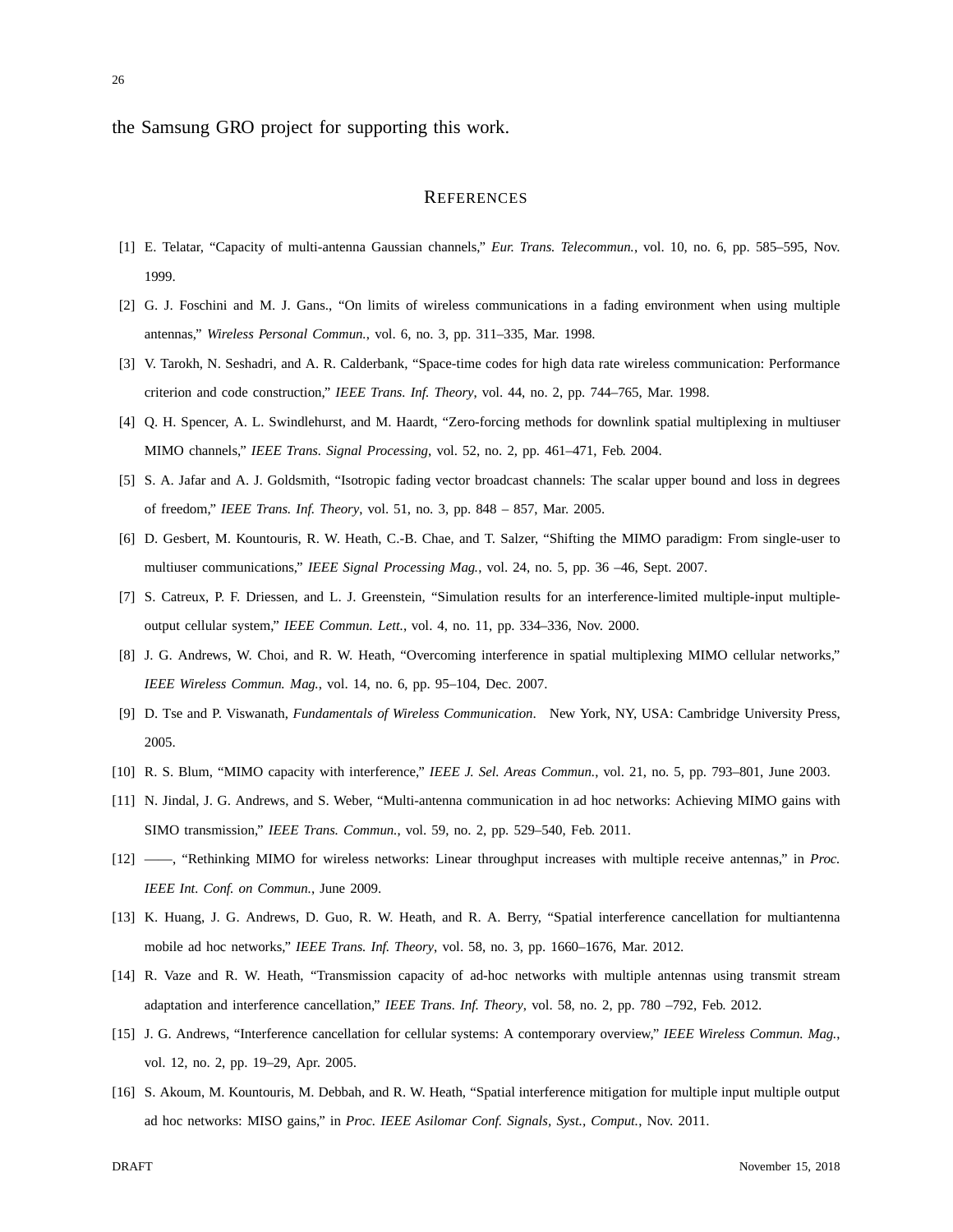- [17] R. H. Y. Louie, M. R. McKay, N. Jindal, and I. B. Collings, "Spatial multiplexing with MMSE receivers: Single-stream optimality in ad hoc networks," *arXiv:1003.3056v1*, 2010.
- [18] ——, "Spatial multiplexing with MMSE receivers in ad hoc networks," in *Proc. IEEE Int. Conf. on Commun.*, June 2011.
- [19] H. Gao, P. J. Smith, and M. V. Clark, "Theoretical reliability of MMSE linear diversity combining in rayleigh-fading additive interference channels," *IEEE Trans. Commun.*, vol. 46, no. 5, pp. 666–672, May 1998.
- [20] C. G. Khatri, "On certain distribution problems based on positive definite quadratic functions in normal vectors," in *The Annals of Mathematical Statistics*, vol. 37, no. 2. The Institute of Mathematical Statistics, Apr. 1966, pp. 468–479. [Online]. Available: http://dx.doi.org/10.1214/aoms/1177699530
- [21] R. H. Y. Louie, M. R. McKay, and I. B. Collings, "Open-loop spatial multiplexing and diversity communications in ad hoc networks," *IEEE Trans. Inf. Theory*, vol. 57, no. 1, pp. 317 –344, Jan. 2011.
- [22] S. Veetil, K. Kuchi, A. Krishnaswamy, and R. Ganti, "Coverage and rate in cellular networks with multi-user spatial multiplexing," in *Communications (ICC), 2013 IEEE International Conference on*, June 2013, pp. 5855–5859.
- [23] D. Stoyan, W. S. Kendall, and J. Mecke, *Stochastic Geometry and its Applications*, 2nd ed. New York, NY, USA: John Wiley and Sons, 1996.
- [24] J. G. Andrews, F. Baccelli, and R. K. Ganti, "A tractable approach to coverage and rate in cellular networks," *IEEE Trans. Commun.*, vol. 59, pp. 3122 – 3134, Nov. 2011.

#### APPENDIX A

## PROOF OF THEOREM 2

In Theorem 1, setting  $\sigma^2 = 0$ , we have

$$
\mathrm{P}_{\texttt{PZF}}(z) = \int_0^\infty \int_r^\infty \sum_{k=0}^\delta \frac{(-s)^k}{k!} \frac{\mathrm{d}^k}{\mathrm{d} s^k} \mathcal{L}_{\mathbf{I}}(s) \Big|_{s = zr^\alpha} f_{R|r}(R|r) f_r(r) \mathrm{d} R \mathrm{d} r.
$$

We first evaluate the derivatives inside the above integral. The k-th derivative of  $\mathcal{L}_{I}(s)$  can be evaluated using Faà di Bruno's formula for the derivative of a composite function  $g(f(x))$ , and properties of the derivatives of the hypergeometric function. In this paper we use a set partition version of Faà di Bruno's formula which is stated below.

$$
\frac{\mathrm{d}^k}{\mathrm{d}s^k} g\left(f(s)\right) = \sum_{v \in \mathcal{S}_k} g^{(|v|)}(f(s)) \prod_{j=1}^k (f^{(j)}(s))^{|v|_j},
$$

where the notation for the set partition is introduced in Section IV-B. Let  $g(s) = e^{-\lambda \pi R^2 s}$  and  $f(s) = {}_{2}F_{1} (N_{t}, -\frac{2}{\alpha})$  $\frac{2}{\alpha}$ ;  $\frac{\alpha-2}{\alpha}$ ;  $-R^{-\alpha}s$ ). Hence  $\mathcal{L}_{I}(s) = e^{\lambda \pi R^{2}} g(f(s))$ . The *p*-th derivative of  $g(s)$  is  $g^{(p)}(s) = (-\lambda \pi R^2)^p e^{-\lambda \pi R^2 s}$ . The following property of hypergeometric functions can be easily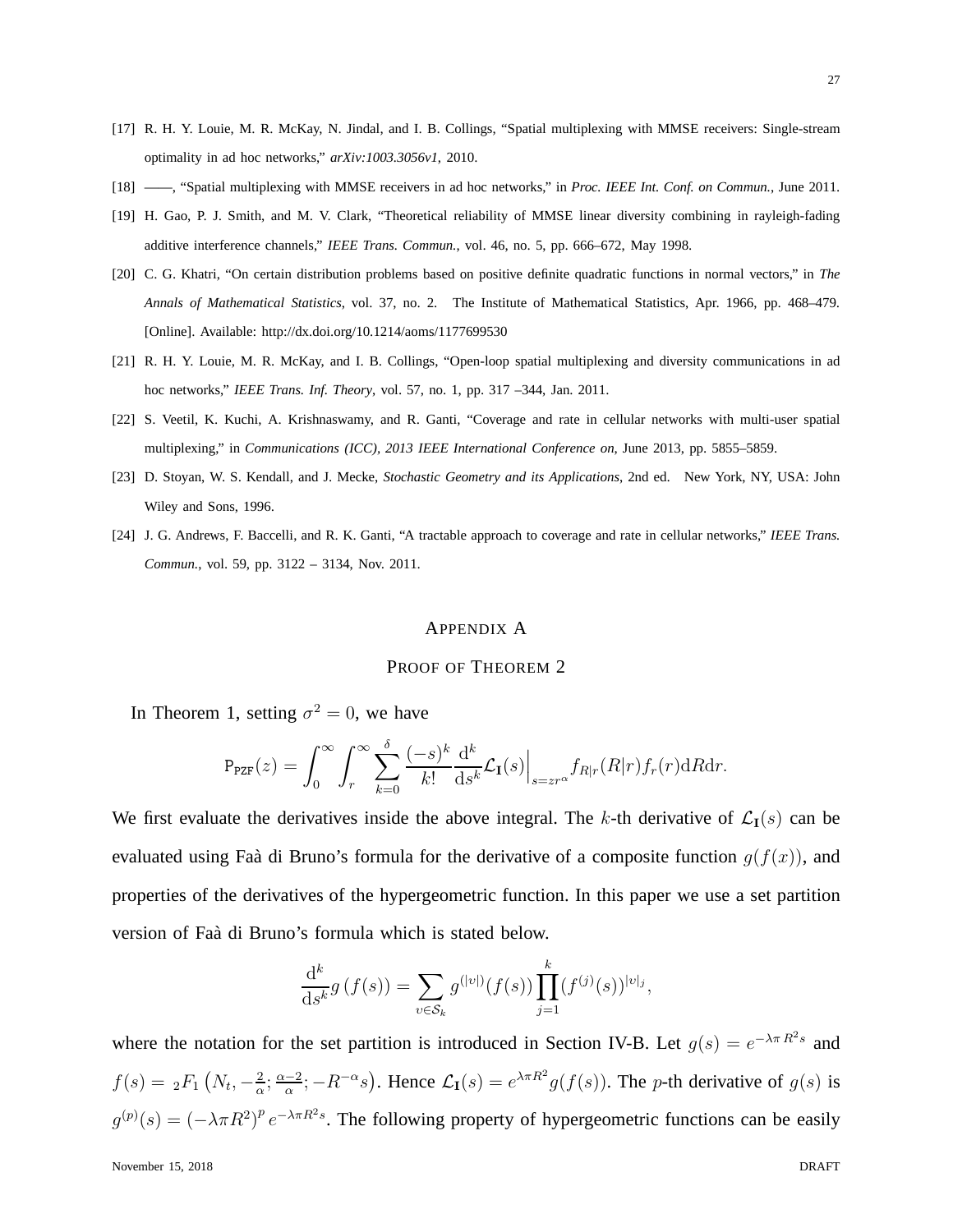verified  $\frac{d^j}{ds^j}$  $\frac{d^j}{ds^j} {}_2F_1(a,b;c;s) = \frac{(a)_j(b)_j}{(c)_j} {}_2F_1(a+j,b+j;c+j;s)$ , where  $(a)_j$  is the Pochhammer symbol. Hence,

$$
f^{(j)}(s) = \frac{(N_t)_j(-\frac{2}{\alpha})_j}{(\frac{\alpha-2}{\alpha})_j}(-R^{-\alpha})^j{}_2F_1(N_t+j, -\frac{2}{\alpha}+j; \frac{\alpha-2}{\alpha}+j; -R^{-\alpha}s). \tag{18}
$$

Using the property,  $\sum_{j=1}^{k} j|v|_{j} = k$  and Faà di Bruno's formula, we obtain

$$
\frac{\mathrm{d}^k}{\mathrm{d}s^k} \mathcal{L}_{\mathbf{I}_R}(s) \Big|_{s=zr^\alpha} = e^{\lambda \pi R^2} \sum_{v \in \mathcal{S}_k} (-1)^{k+|v|} (\lambda \pi)^{|v|} R^{2|v|-\alpha k} e^{-\lambda \pi R^2 \cdot 2F_1(N_t, -\frac{2}{\alpha}; \frac{\alpha-2}{\alpha}; -R^{-\alpha}r^{\alpha}z)} \times \prod_{j=1}^k \left( \frac{(N_t)_j(-\frac{2}{\alpha})_j}{(\frac{\alpha-2}{\alpha})_j} {}_2F_1(N_t+j, -\frac{2}{\alpha}+j; \frac{\alpha-2}{\alpha}+j; -R^{-\alpha}r^{\alpha}z) \right)^{|v|_j} . \tag{19}
$$

We obtain  $P_{PZF}(z)$  by substituting (19) in Theorem 1 with the functions  $f_{R|r}(R|r)$  and  $f_r(r)$ given by (3) and (2). Then by using the transformation  $R/r \to \beta$  and  $r \to t$  (which implies  $\beta$  > 1), and the corresponding Jacobian we have (after basic algebraic manipulation),

$$
P_{\text{PZF}}(z) = \frac{4(\pi\lambda)^m}{(m-2)!} \sum_{k=0}^{\delta} \frac{(-z)^k}{k!} \int_{t=0}^{\infty} \int_{\beta=1}^{\infty} \sum_{v \in S_k} (-1)^{k+|v|} (\lambda \pi)^{|v|} (\beta t)^{2|v| - \alpha k} e^{-\lambda \pi (\beta t)^2 2F_1(N_t, -\frac{2}{\alpha}; \frac{\alpha-2}{\alpha}; -\beta^{-\alpha} z)}
$$
  
 
$$
\times \left[ \prod_{j=1}^k \left( \frac{(N_t)_j (-\frac{2}{\alpha})_j}{(\frac{\alpha-2}{\alpha})_j} {}_2F_1(N_t + j, -\frac{2}{\alpha} + j; \frac{\alpha-2}{\alpha} + j; -\beta^{-\alpha} z) \right)^{|v|_j} \right] t^{\alpha k+2m-1} (\beta^2 - 1)^{m-2} \beta d\beta dt.
$$

We can see that the product term is free of  $t$  and we can group the other terms and by integrating with respect to  $t$  we obtain the result.

## APPENDIX B

## PROOF OF THEOREM 3

Denote the BS serving the typical user at the origin by  $x_0$  which is at a distance r, we have from [19],

$$
\mathbb{P}(\text{SINR} > z|r) = e^{-z/\gamma} \sum_{m=0}^{N_r - 1} \left( \sum_{v=1}^{N_r - m} \frac{(z/\gamma)^{v-1}}{(v-1)!} \right) z^m \mathbb{E}_{\Phi'} \left[ \frac{C_m}{D(z)} \right],
$$
 (20)

where  $N_r$  is the number of receiver antennas and  $C_m$  is the coefficient of  $z^m$  in  $D(z)$ , which is given by  $D(z) = (1+z)^{N_t-1} \prod_{x \in \Phi'} (1+\Gamma_x z)^{N_t}$ , where  $\Phi' = \Phi \setminus \{x_0\}$ . The first term in  $D(z)$ corresponds to same cell interference due to the  $N_t - 1$  streams intended for the other users of the same cell and the second term corresponds to the interference contribution from other cells.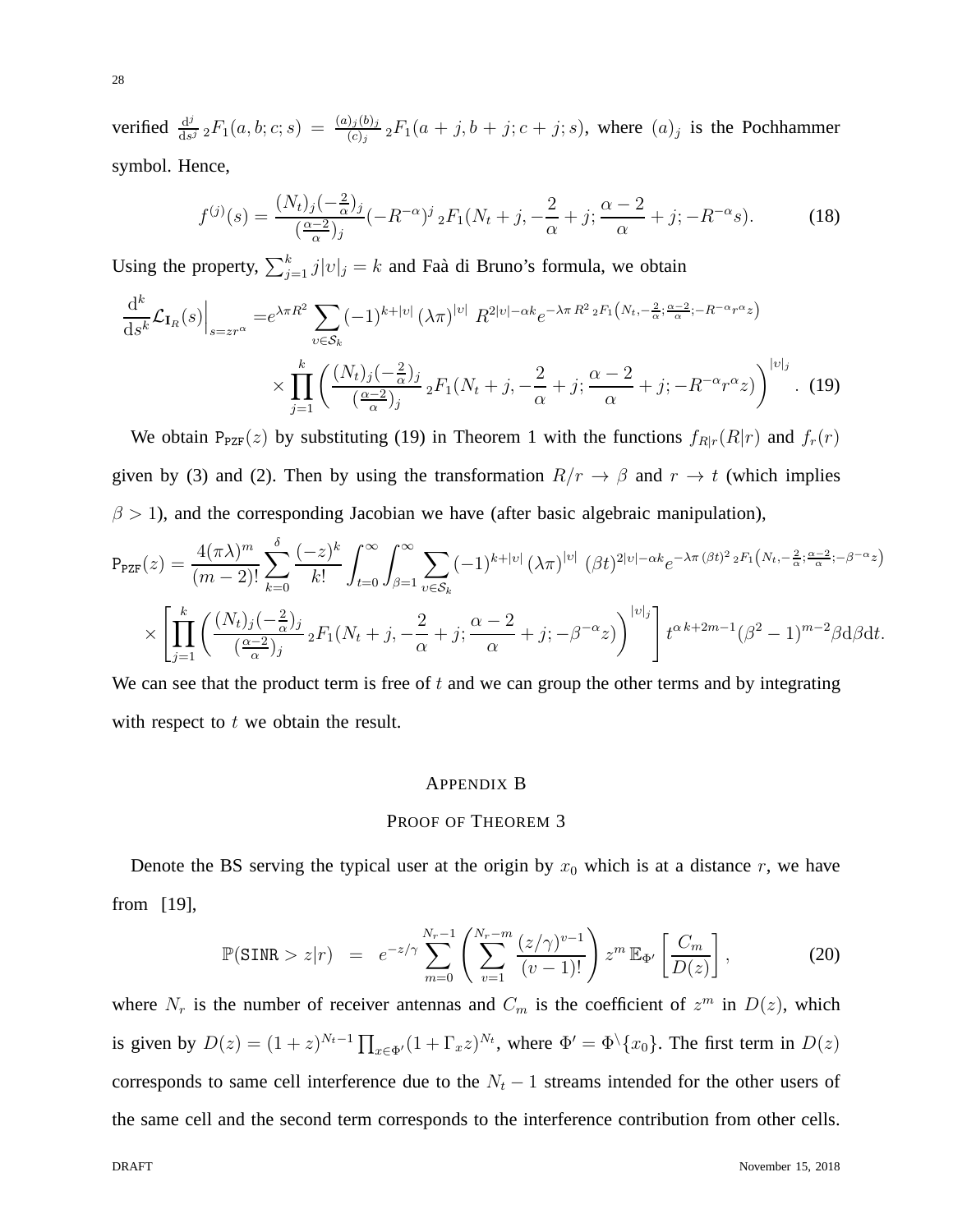Here,  $\Gamma_x$ 's are the interferer powers relative to the desired source, *i.e.*,  $\Gamma_x = ||x||^{-\alpha}r^{\alpha}$ . By using the binomial expansion  $D(z)$  can be expanded as

$$
D(z) = \sum_{k=0}^{N_t-1} {N_t-1 \choose k} z^k \prod_{x \in \Phi'} \sum_{\nu=0}^{N_t} {N_t \choose \nu} \Gamma_x^{\nu} z^{\nu}.
$$

We can observe that the coefficient of  $z^m$  can be written as a product of coefficient of  $z^k$  from the first polynomial and the coefficient of  $z<sup>l</sup>$  from the second term such that  $m = k + l$ . Hence the coefficient of  $z^m$  is

$$
C_m = \sum_{k+l=m} \binom{N_t-1}{k} \sum_{p \in \mathcal{I}_l} \frac{\sum_{x_1, x_2, \dots, x_{|p|} \in \Phi'} \prod_{j=1}^{|p|} \binom{N_t}{p_j} \Gamma_{x_i}^{p_j}}{\prod_{j=1}^{|q(p)|} q(p)_j!},\tag{21}
$$

where  $\mathcal{I}_l$  is the set of all integer partitions of *l*. See Section V for details about integer partitions. Here  $\sum^{\neq}$  implies sums over disjoint tuples. The term  $\prod_{j=1}^{|q(p)|} q(p)_j!$  in the denominator of (21) is to eliminate the repeating combinations of product terms formed by the permutations of  $x_1, x_2, \ldots, x_{|p|} \in \Phi'$ . For example,  $p = \{1, 1, 2\}$  is an integer partition of  $l = 4$ , and this partition will contribute product terms  $\{x_1x_2x_3^2, x_2x_1x_3^2, x_1x_2^2x_3, x_3x_2^2x_1, x_1^2x_2x_3, x_1^2x_3x_2\}$ . Therefore the total number of nonrepeating product terms is  $3!/2! = 3$ . Hence

$$
\mathbb{E}_{\Phi'}\left[\frac{C_m}{D(z)}\right] = (1+z)^{1-N_t} \sum_{k+l=m} \sum_{p \in \mathcal{I}_l} \frac{\binom{N_t-1}{k}}{\prod_{j=1}^{|q(p)|} q(p)_j!} \mathbb{E}\left[\frac{\sum_{x_1,x_2,\dots,x_{|p|} \in \Phi'} \prod_{j=1}^{|p|} \binom{N_t}{p_j} \Gamma_{x_i}^{p_j}}{\prod_{x \in \Phi'} (1+\Gamma_x z)^{N_t}}\right].
$$
 (22)

We now focus on the term  $T_1$ , which can be rewritten as

$$
T_1 = \mathbb{E}\left[\sum_{x_1, x_2, \dots, x_{|p|} \in \Phi'} \left( \prod_{j=1}^{|p|} {N_t \choose p_j} \frac{\Gamma_{x_i}^{p_j}}{(1 + \Gamma_{x_i} z)^{N_t}} \right) \prod_{x \in \Phi' \setminus \{x_1, x_2, \dots, x_{|p|}\}} (1 + \Gamma_x z)^{-N_t} \right].
$$
  
where *Comphally* leads to theorem for a DDP which we state for a convenience. Let f

We now use Campbell-Mecke theorem for a PPP which we state for convenience. Let  $f(x, \phi)$ :  $(\mathbb{R}^2)^n \times N \to [0, \infty)$  be a real valued function. Here N denotes the set of all finite and simple sequences [23] in  $\mathbb{R}^2$ . Let  $\Phi$  be a PPP of density  $\lambda$ . We have

$$
\mathbb{E}\sum_{x_1,x_2,...x_n\in\Phi}^{\neq}f(x_1,x_2,...x_n,\Phi\setminus\{x_1,x_2,...,x_n\})=\lambda^n\int_{(\mathbb{R}^2)^n}\mathbb{E}[f(x_1,x_2,...x_n,\Phi)]\mathrm{d}x_1\mathrm{d}x_2...d x_n.
$$

In our case, we have  $T_1 = \mathbb{E} \sum_{x_1, x_2, ..., x_{|p|} \in \Phi'}^{\neq} f(x_1, x_2, ..., x_{|p|}, \Phi' \setminus \{x_1, x_2, ..., x_{|p|}\})$ , where

$$
f(x_1, x_2, \dots, x_{|p|}, \phi) = \underbrace{\left(\prod_{j=1}^{|p|} \binom{N_t}{p_j} \frac{\Gamma_{x_i}^{p_j}}{(1 + \Gamma_{x_i} z)^{N_t}}\right)}_{T_2} \prod_{x \in \phi} (1 + \Gamma_x z)^{-N_t}
$$

.